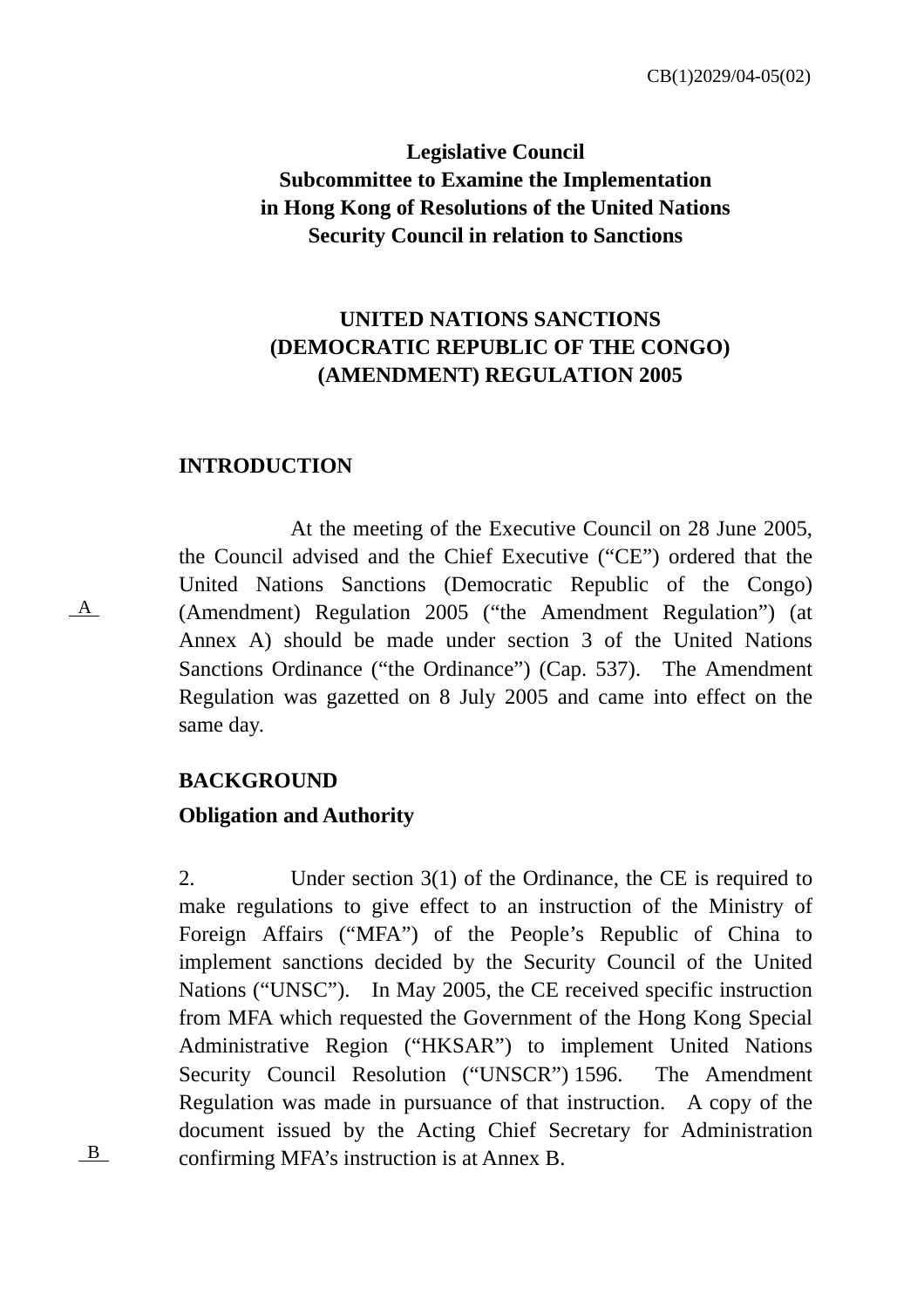#### **UNSCR 1596**

C

 $\overline{a}$ 

3. In May 2005, we received an instruction from the MFA to implement UNSCR 1596 in the HKSAR. A copy of the Resolution is at Annex C. UNSCR 1596 was adopted on 18 April 2005 by the UNSC which decided, inter alia, that -

- (a) the measures established by paragraph 20 of UNSCR 1493 and extended until 31 July 2005 by UNSCR  $1552<sup>1</sup>$  shall from now on, subject to certain exceptions and restrictions, apply to any recipient in the territory of the Democratic Republic of the Congo (paragraphs 1, 2 and 4 of UNSCR 1596);
- (b) during the period of enforcement of the measures referred to in paragraph 1 of UNSCR 1596 and subject to certain exceptions, all States shall take the necessary measures to prevent the entry into or transit through their territories of all persons designated by the Committee established pursuant to paragraph 8 of UNSCR 1533 ("the Committee") as acting in violation of the measures taken by Member States in accordance with paragraph 1 of UNSCR 1596, provided that these measures shall not oblige a State to refuse entry into its territory to its own nationals (paragraphs 13 and 14 of UNSCR 1596); and
- (c) all States shall, during the period of enforcement of the measures referred to in paragraph 1 of UNSCR 1596 and subject to certain exceptions, immediately freeze the funds, other financial assets and economic resources which are on

<sup>1</sup> Paragraph 20 of UNSCR 1493 as renewed by UNSCR 1552 provides that all States shall take the necessary measures to prevent -

<sup>(</sup>a) the supply, sale or transfer of arms and any related materials to all foreign and Congolese armed groups and militias operating in the territory of North and South Kivu and of Ituri, and to groups not party to the Global and All-Inclusive Agreement on the Transition in the Democratic Republic of the Congo ("the Agreement"), in the Democratic Republic of the Congo; and

<sup>(</sup>b) the provision of any assistance, advice or training related to military activities to all foreign and Congolese armed groups and militias operating in the territory of North and South Kivu and of Ituri, and to groups not party to the Agreement, in the Democratic Republic of the Congo.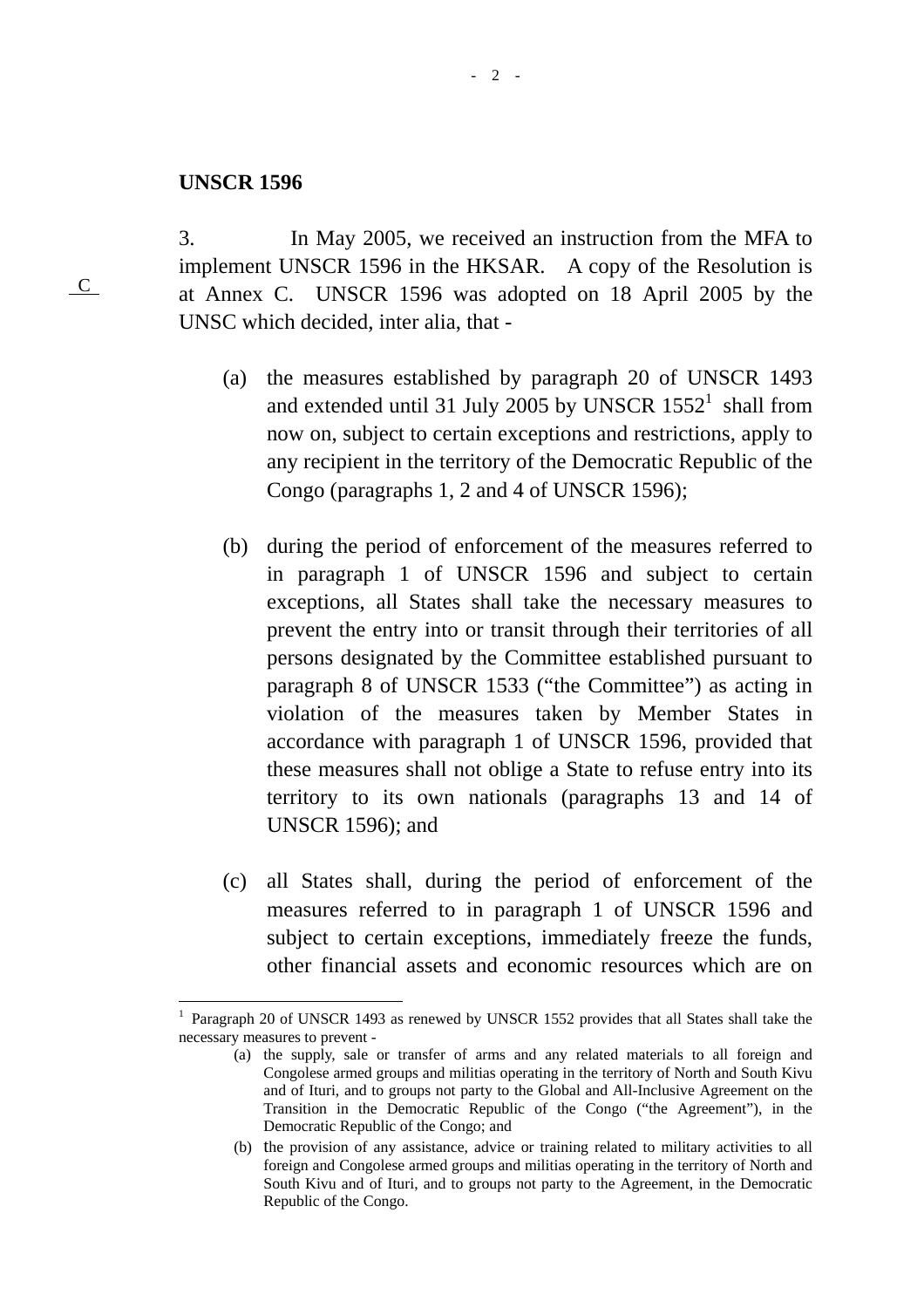their territories from the date of adoption of UNSCR 1596, which are owned or controlled, directly or indirectly, by persons designated by the Committee pursuant to paragraph 13 of UNSCR 1596, or that are held by entities or controlled, directly or indirectly, by any persons acting on their behalf or at their direction, as designated by the Committee, and decides further that all States shall ensure that no funds, financial assets or economic resources are made available by their nationals or by any persons within their territories, to or for the benefit of such persons or entities (paragraphs 15 and 16 of UNSCR 1596).

#### **THE AMENDMENT REGULATION**

4. The Amendment Regulation, at Annex A, amends the United Nations Sanctions (Democratic Republic of the Congo) Regulation (L.N. 27 of 2005) at Annex D to implement sanctions decided under UNSCR 1596. The main amendments are -

- (a) to expand the scope of the sanctions in respect of arms and related material ("prohibited goods"), and provision of assistance, advice or training related to military activities by replacing the definition of "person connected with Congo" with the new term of "person in the territory of the Democratic Republic of the Congo";
- (b) to add a new section 7A to provide for prohibition against making available funds, other financial assets or economic resources to or for the benefit of a person specified by the CE in accordance with the new section 24A ("relevant person"), or to or for the benefit of an entity specified by the CE in accordance with the new section 24A ("relevant entity");
- (c) to add new sections 7B and 7C to provide for prohibition and exception to prohibition against entry into or transit through HKSAR by certain persons specified by the Committee;
- (d) to amend the requirements (in sections 8 and 9) to be met for

D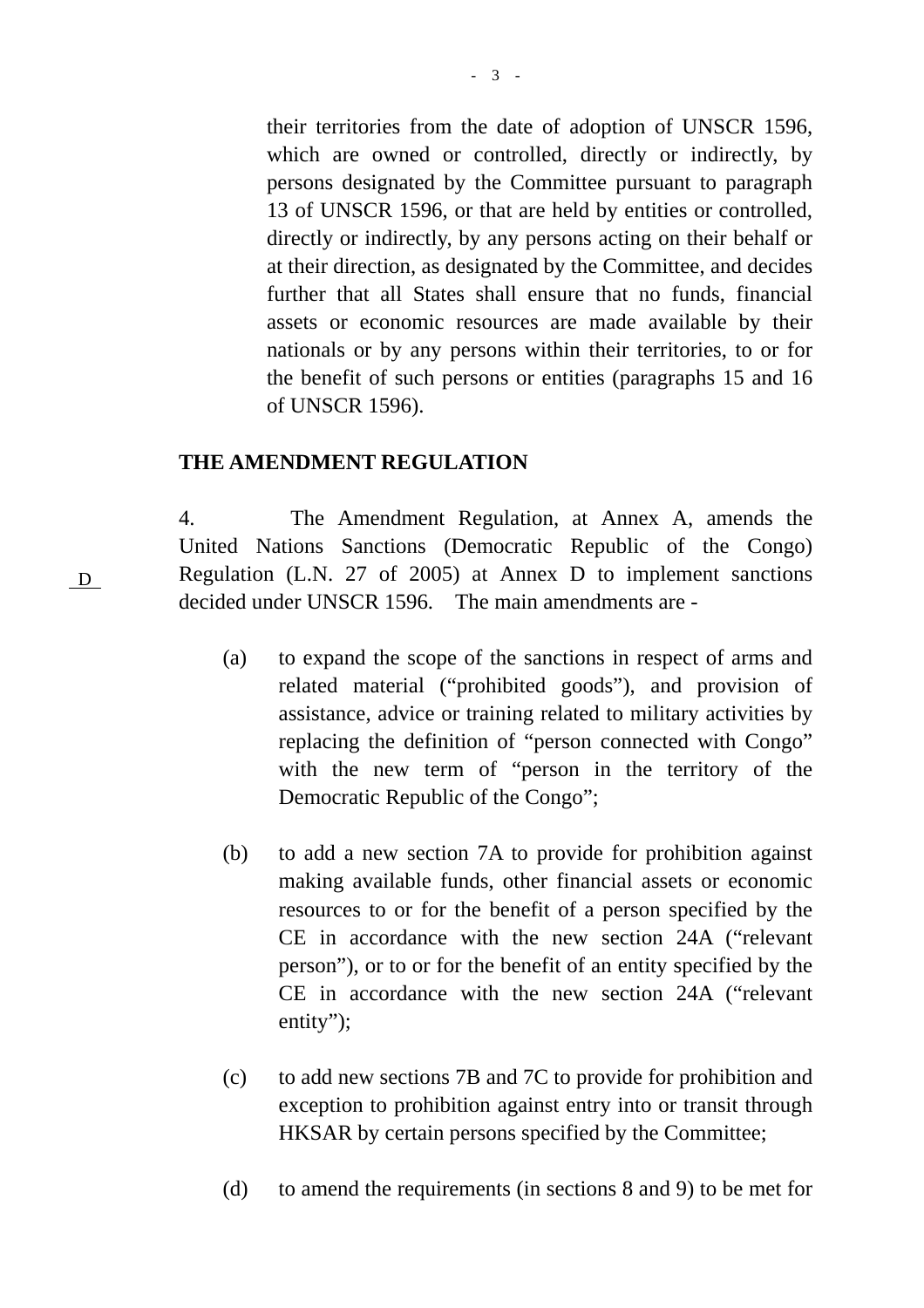granting of licences for supply, delivery or carriage of prohibited goods and provision of assistance or training related to military activities;

- (e) to add a new section 9A to provide for the granting of a licence for making available funds, other financial assets or economic resources to or for the benefit of a relevant person or a relevant entity; and
- (f) to add a new section 24A to provide that the CE may by notice published in the Gazette specify a person or an entity designated by the Committee with respect to the measures set out in paragraph 15 of UNSCR 1596 as a relevant person or a relevant entity.

## **IMPLICATIONS OF THE AMENDMENT REGULATION**

5. The Amendment Regulation is in conformity with the Basic Law, including the provisions concerning human rights. It will not affect the binding effect of the Ordinance. It has no financial, civil service, productivity, environmental or sustainability implications.

## **PUBLICITY**

6. A press release was issued on 8 July 2005 when the Amendment Regulation was published in the Gazette.

## **RELATED MATTER**

7. Between receipt of MFA's instruction and gazettal of the Amendment Regulation, the sanctions in respect of arms and related material (paragraph 3(a) above),were implemented through Regulation 2 of the Import and Export (Strategic Commodities) Regulations (Cap. 60G) which provides that no one shall import or export an article specified in Schedule 1 to the Regulations except under and in accordance with an import or export licence issued by the Director-General of Trade and Industry. The Trade and Industry Department maintains import and export control on strategic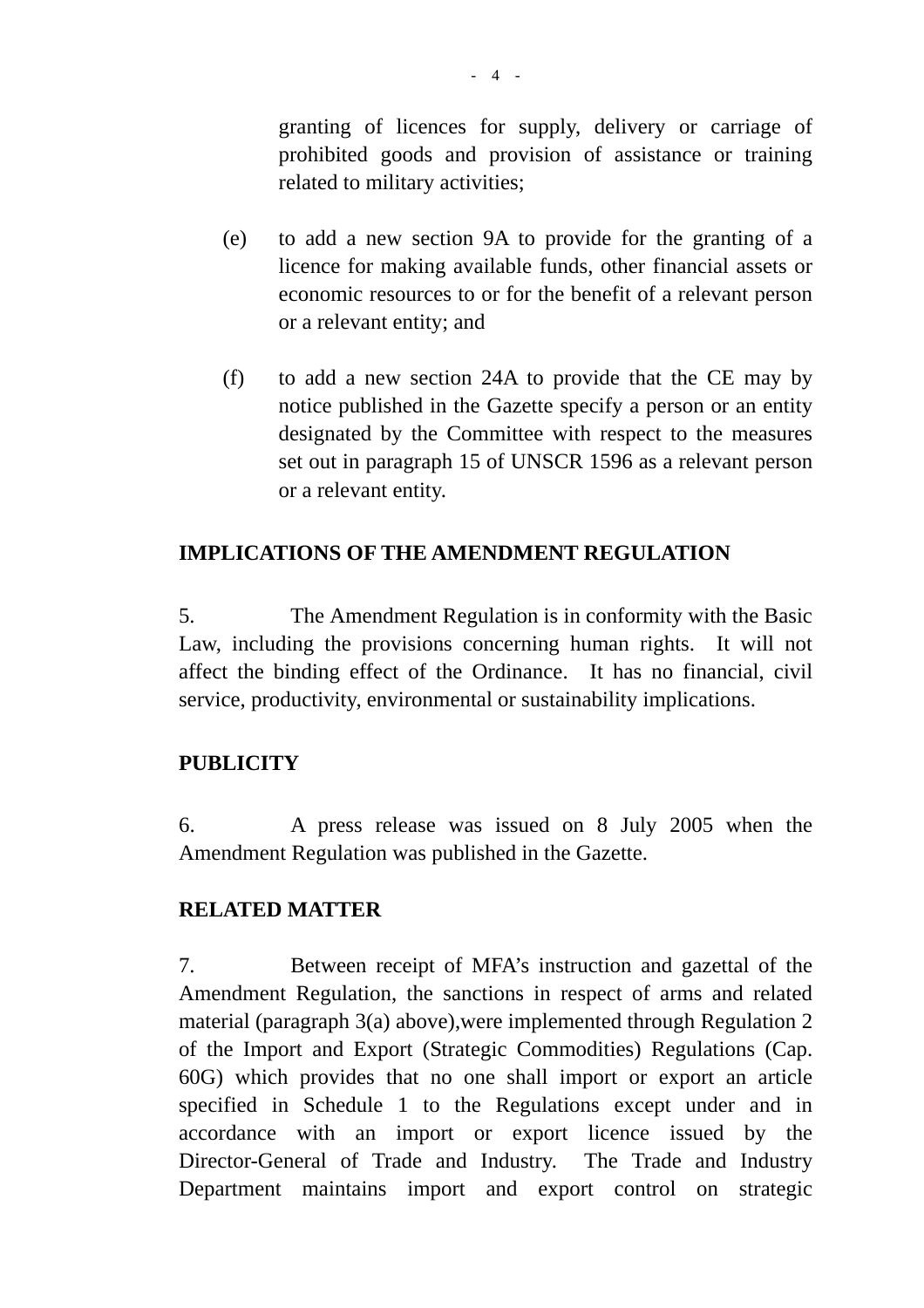commodities, including munition items, chemical and biological weapons and their precursors, nuclear materials and equipment, and dual-use goods that are capable to be developed into weapons of mass destruction.

8. In respect of paragraphs 3(b) and 3(c) above, we are not aware of the Committee having yet designated any individuals or entities who would be subject to the relevant measures.

## **ADVICE SOUGHT**

9. Members are invited to note the implementation of UNSCR 1596 by the Amendment Regulation.

**Commerce, Industry and Technology Bureau July 2005**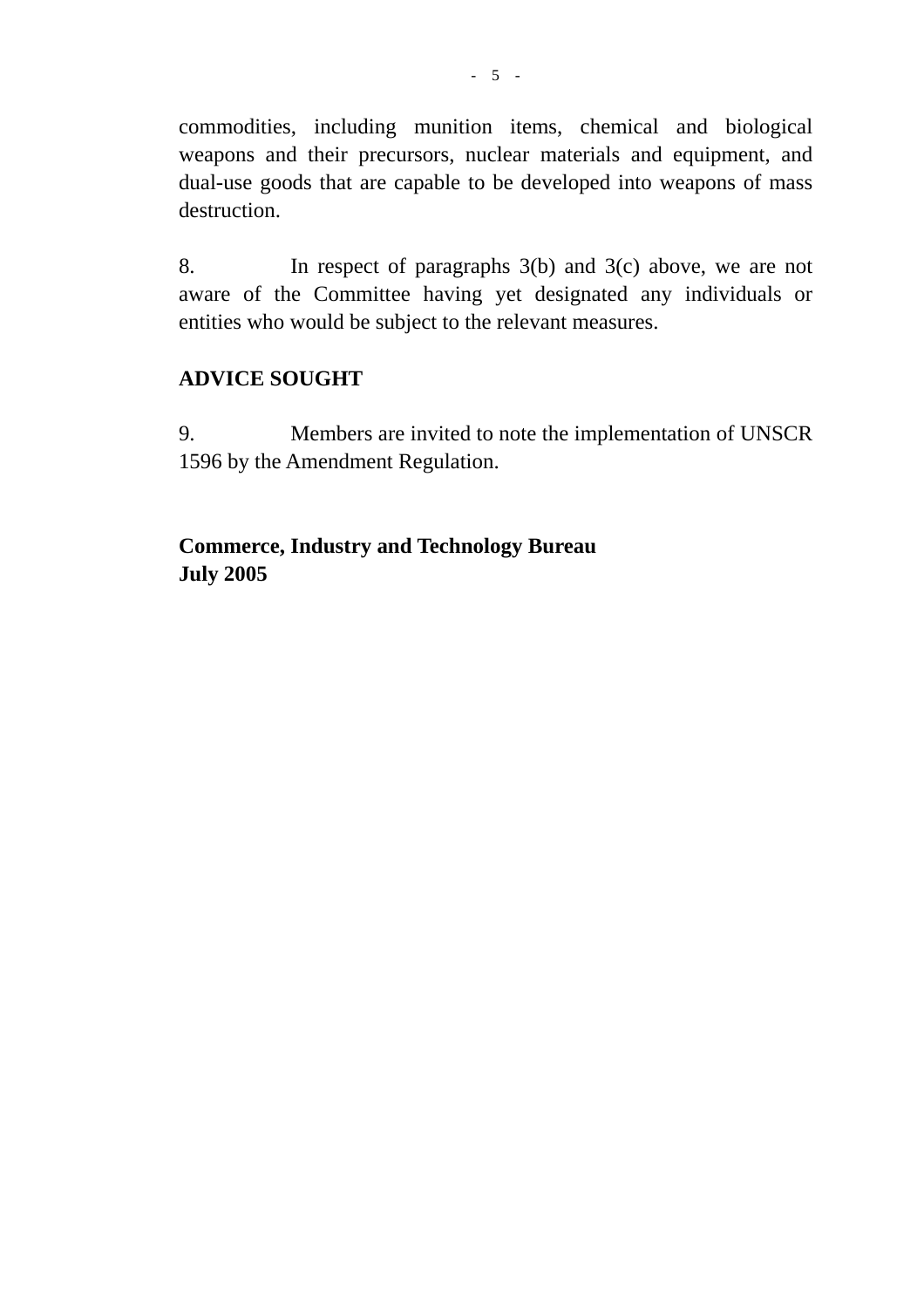#### **L.N. 123 of 2005**

## **UNITED NATIONS SANCTIONS (DEMOCRATIC REPUBLIC OF THE CONGO) (AMENDMENT) REGULATION 2005**

## **CONTENTS**

| Section |                                                                | Page |
|---------|----------------------------------------------------------------|------|
|         |                                                                |      |
| 2.      | Prohibition against supply and delivery of certain goods to    |      |
|         | 3. Prohibition against carriage of certain goods to persons in |      |
| 4.      | Offences in respect of carriage of certain goods to persons in |      |
| 5.      | Prohibition against provision of certain advice, assistance or |      |
| 6.      | Sections added                                                 |      |
|         |                                                                |      |

## **Making available funds, etc. to certain persons or entities**

| 7A. Prohibition against making available funds, etc. to |  |  |  |
|---------------------------------------------------------|--|--|--|
|                                                         |  |  |  |

## **Entry into or transit through HKSAR**

| 7B. Prohibition against entry or transit by certain                |  |
|--------------------------------------------------------------------|--|
| 7C. Exception to prohibition against entry or transit by           |  |
| 7. Licence for supply, delivery or carriage of certain goods  B901 |  |
| 8. Section substituted                                             |  |
| 9. Licence for provision of certain assistance or training B903    |  |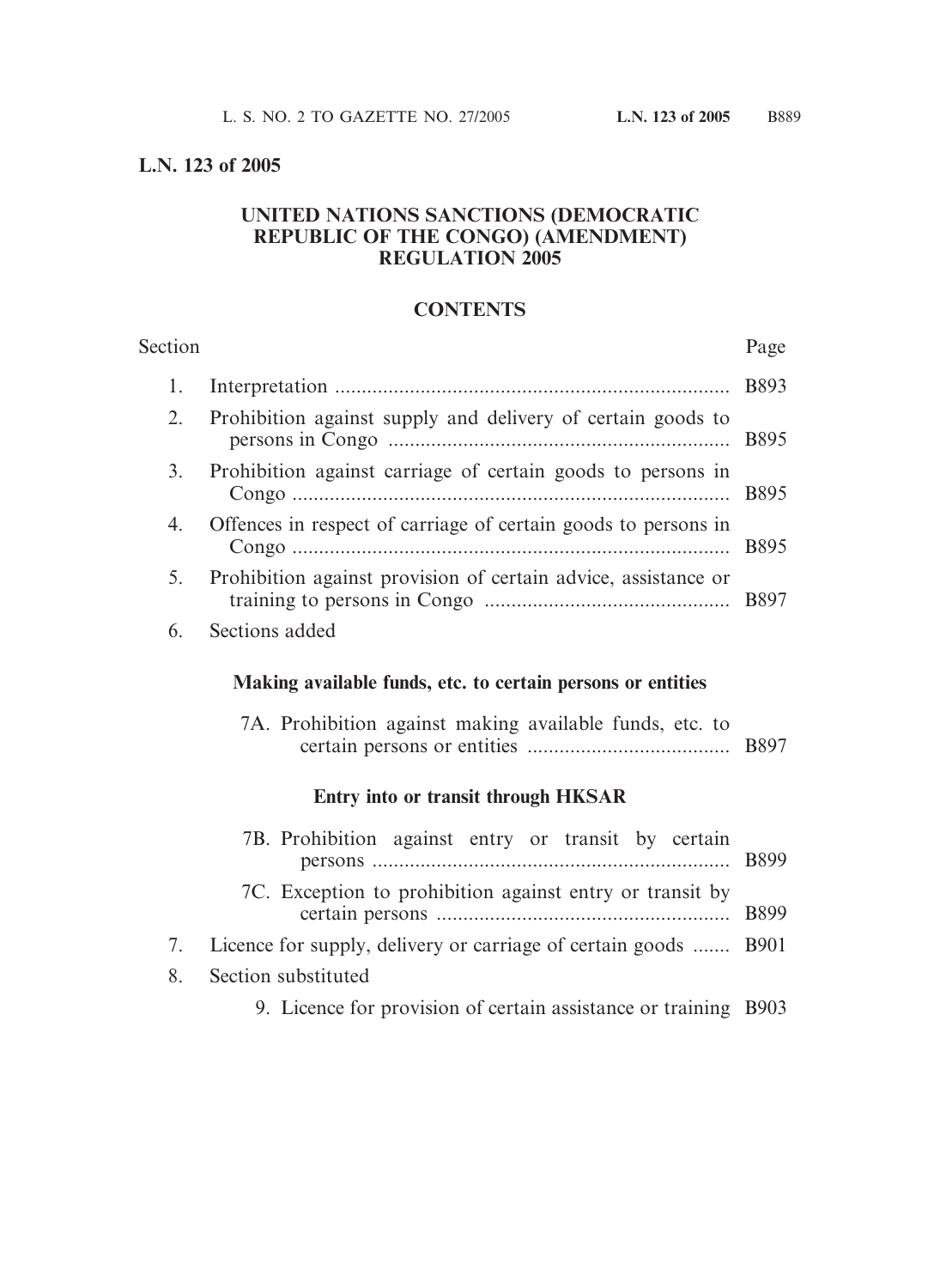| Section |                                                             | Page        |
|---------|-------------------------------------------------------------|-------------|
| 9.      | Section added                                               |             |
|         | 9A. Licence for making available funds, etc. to certain     |             |
| 10.     | Section added                                               |             |
|         | 24A. Specification of relevant person or relevant entity by | <b>B907</b> |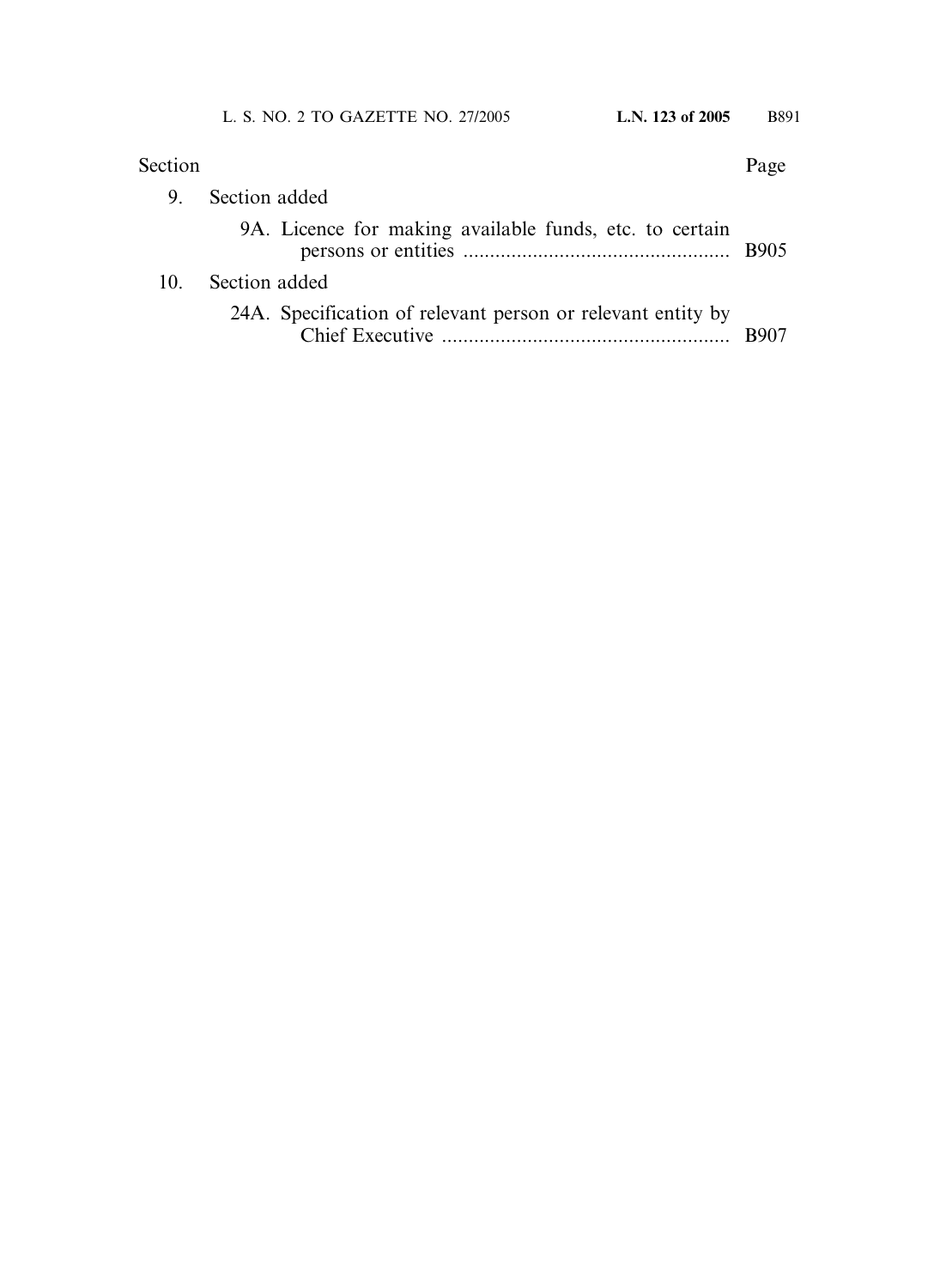## **UNITED NATIONS SANCTIONS (DEMOCRATIC REPUBLIC OF THE CONGO) (AMENDMENT) REGULATION 2005**

(Made under section 3 of the United Nations Sanctions Ordinance (Cap. 537) on the instruction of the Ministry of Foreign Affairs of the People's Republic of China and after consultation with the Executive Council)

#### **1. Interpretation**

Section 2 of the United Nations Sanctions (Democratic Republic of the Congo) Regulation (L.N. 27 of 2005) is amended—

- (*a*) by repealing the definitions of "Global and All Inclusive Agreement" and "person connected with Congo";
- (*b*) in the definition of "licence", by repealing "9(2)" and substituting " $9A(1)$ ";
- (*c*) by adding—
	- ""assistance" (協助), in relation to military activities, includes financing and financial assistance;
		- "Committee" (委員會) means the Committee of the Security Council of the United Nations established pursuant to paragraph 8 of Resolution 1533;

"funds" (資金) includes—

- (*a*) gold coin, gold bullion, cash, cheques, claims on money, drafts, money orders and other payment instruments;
- (*b*) deposits with financial institutions or other entities, balances on accounts, debts and debt obligations;
- (*c*) securities and debt instruments (including stocks and shares, certificates representing securities, bonds, notes, warrants, debentures, debenture stock and derivatives contracts);
- (*d*) interest, dividends or other income on or value accruing from or generated by property;
- (*e*) credit, rights of set-off, guarantees, performance bonds or other financial commitments;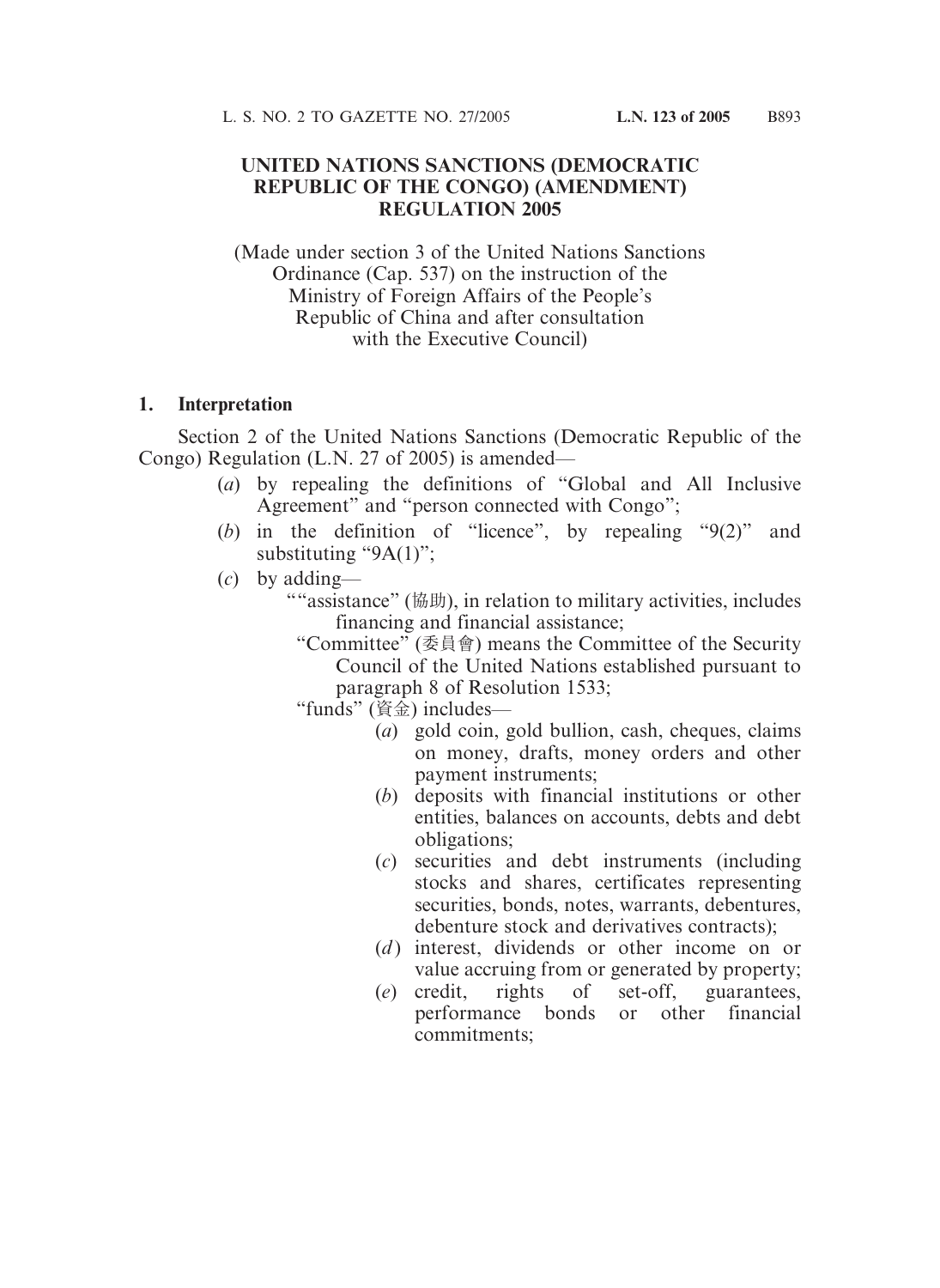- (*f*) letters of credit, bills of lading and bills of sale; and
- (*g*) documents evidencing an interest in funds or financial resources, and any other instrument of export financing;
- "relevant entity" (有關實體) means an entity specified by the Chief Executive as a relevant entity in accordance with section 24A;
- "relevant person" (有關人士) means a person specified by the Chief Executive as a relevant person in accordance with section 24A;
- "Resolution 1533" (《第 1533 號決議》) means Resolution 1533 (2004) adopted by the Security Council of the United Nations on 12 March 2004;
- "Resolution 1596" (《第 1596 號決議》) means Resolution 1596 (2005) adopted by the Security Council of the United Nations on 18 April 2005;".

## **2. Prohibition against supply and delivery of certain goods to persons in Congo**

Section 3(1) and (3) is amended by repealing "person connected with Congo" wherever it appears and substituting "person in the territory of the Democratic Republic of the Congo".

## **3. Prohibition against carriage of certain goods to persons in Congo**

Section 5(1) is amended by repealing "person connected with Congo" where it twice appears and substituting "person in the territory of the Democratic Republic of the Congo".

## **4. Offences in respect of carriage of certain goods to persons in Congo**

Section  $6(3)(b)$  is amended by repealing "person connected with Congo" where it twice appears and substituting "person in the territory of the Democratic Republic of the Congo".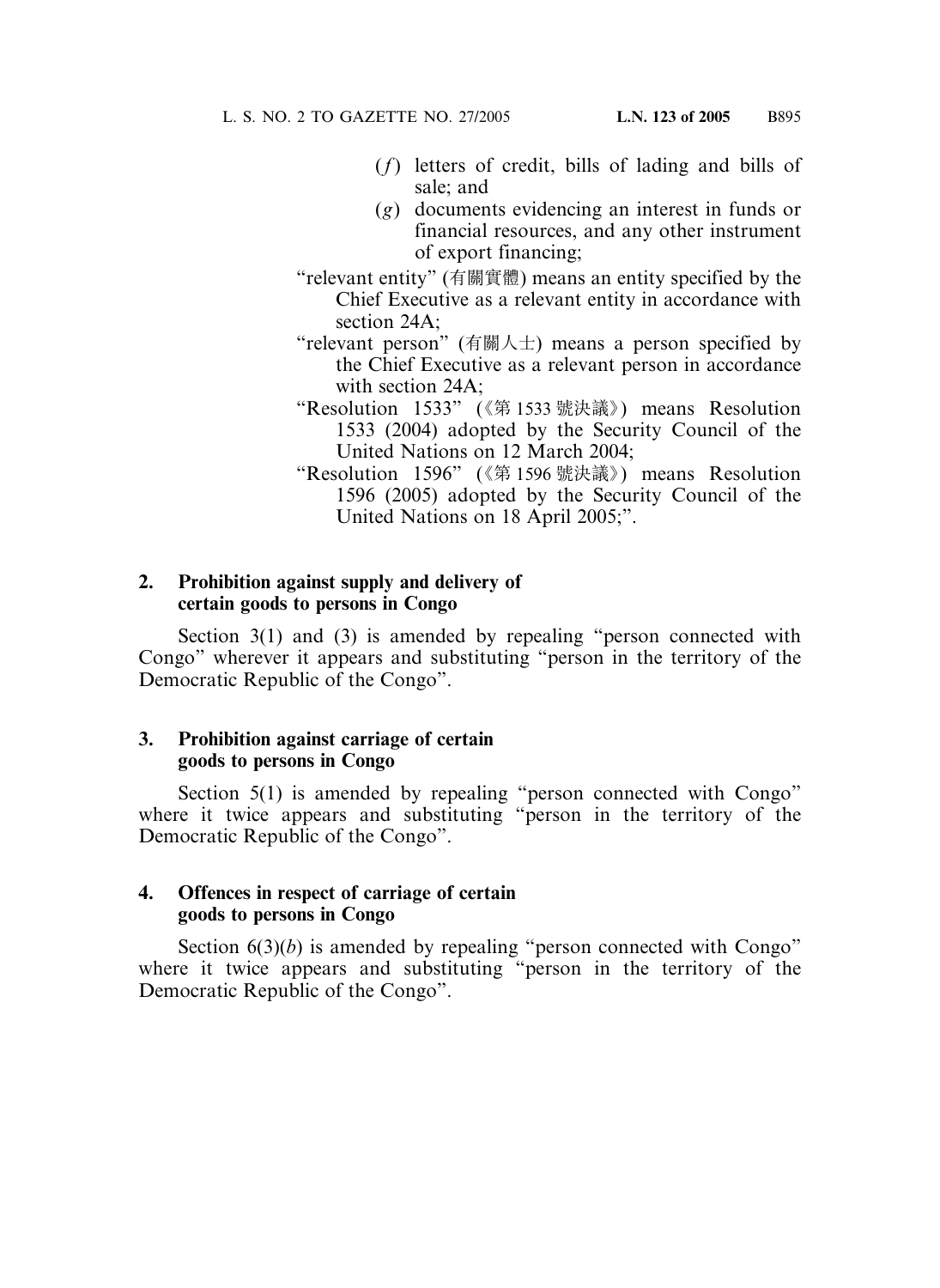## **5. Prohibition against provision of certain advice, assistance or training to persons in Congo**

Section 7 is amended—

(*a*) by repealing subsection (1) and substituting—

"(1) A person shall not provide to a person in the territory of the Democratic Republic of the Congo any advice related to military activities.

(1A) Except under the authority of a licence granted under section  $9(1)$ , a person shall not provide to a person in the territory of the Democratic Republic of the Congo any assistance or training related to military activities.";

- (*b*) in subsection (2), by adding "or  $(1A)$ " after "subsection  $(1)$ ";
- (*c*) in subsection (3)—
	- (i) by adding "or  $(1A)$ " after "subsection  $(1)$ ";
	- (ii) in paragraph (*a*), by repealing "person connected with Congo" and substituting "person in the territory of the Democratic Republic of the Congo".

#### **6. Sections added**

The following are added immediately after section 7—

#### "**Making available funds, etc. to certain persons or entities**

## **7A. Prohibition against making available funds, etc. to certain persons or entities**

(1) Except under the authority of a licence granted under section 9A(1), a person shall not make available any funds or other financial assets or economic resources to or for the benefit of a relevant person or a relevant entity.

(2) A person who contravenes subsection (1) commits an offence and is liable—

- (*a*) on conviction on indictment to a fine and to imprisonment for 7 years; or
- (*b*) on summary conviction to a fine at level 6 and to imprisonment for 6 months.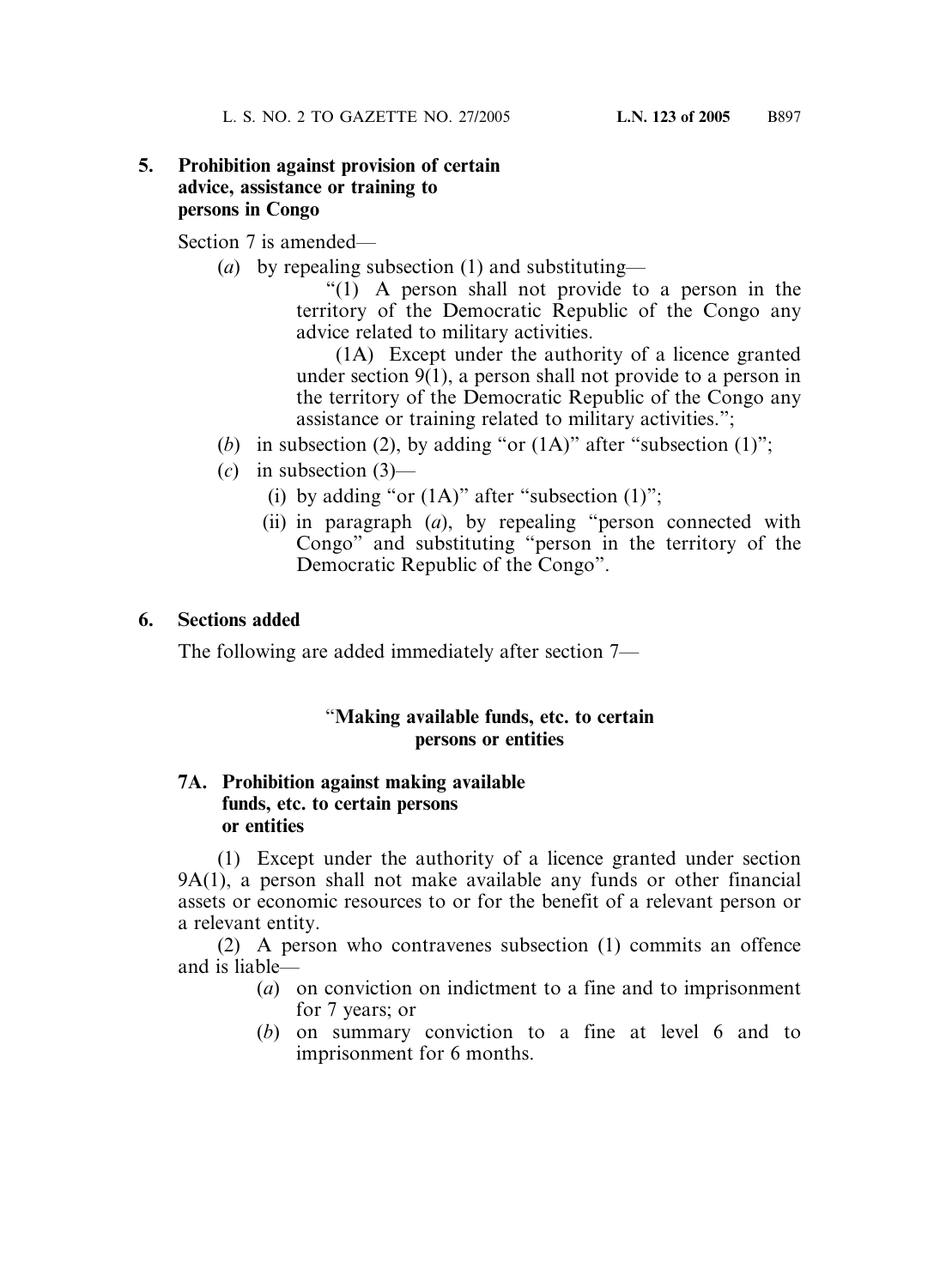(3) In any proceedings for an offence under subsection (2), it is a defence for a person charged to prove that he did not know and had no reason to believe that the funds or other financial assets or economic resources concerned were to be made available to or for the benefit of a relevant person or a relevant entity.

- (4) This section applies to—
	- (*a*) a person within the HKSAR; and
	- (*b*) a person acting elsewhere who is—
		- (i) both a Hong Kong permanent resident and a Chinese national; or
		- (ii) a body incorporated or constituted under the law of the **HKSAR**

#### **Entry into or transit through HKSAR**

#### **7B. Prohibition against entry or transit by certain persons**

(1) Subject to the exception in section 7C, a specified person shall not enter or transit through the HKSAR.

(2) A person who contravenes subsection (1) commits an offence and is liable on conviction to a fine at level 4 and to imprisonment for 2 years.

(3) This section shall not prohibit a person having the right of abode or the right to land in the HKSAR from entry into the HKSAR.

(4) In this section, "specified person" (指明人士) means a person designated by the Committee, for the purposes of paragraph 13 of Resolution 1596, as acting in violation of measures taken in accordance with paragraph 1 of Resolution 1596.

## **7C. Exception to prohibition against entry or transit by certain persons**

Section 7B shall not apply if—

(*a*) the Committee determines in advance and on a case-by-case basis that the relevant entry into or transit through the HKSAR is justified on the ground of humanitarian need, including religious obligation; or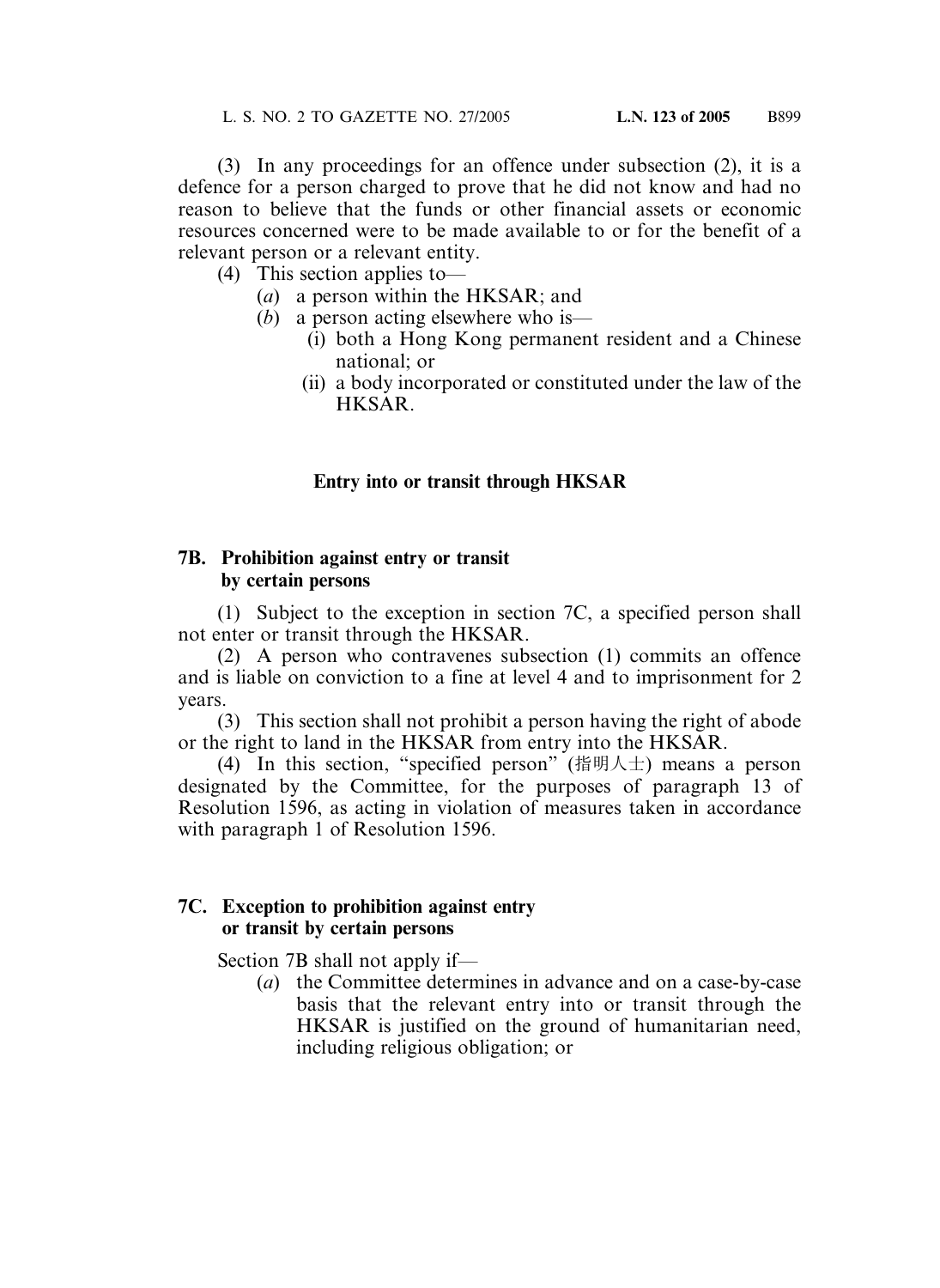(*b*) the Committee concludes that the relevant entry into or transit through the HKSAR would further the objectives of the resolutions of the Security Council of the United Nations, that is peace and national reconciliation in the Democratic Republic of the Congo and stability in the region.".

## **7. Licence for supply, delivery or carriage of certain goods**

Section 8 is amended—

- (*a*) in subsection (1), by repealing "person connected with Congo" wherever it appears and substituting "person in the territory of the Democratic Republic of the Congo";
- (*b*) by repealing subsection (2) and substituting—

"(2) The requirements referred to in subsection  $(1)$  are as follows—

- (*a*) the prohibited goods are intended solely for support of or use by such units of the army and police of the Democratic Republic of the Congo that—
	- (i) have completed the process of their integration;
	- (ii) operate under the command, respectively, of the état-major intégré of the Armed Forces or of the National Police of the Democratic Republic of the Congo; or
	- (iii) are in the process of their integration in the territory of the Democratic Republic of the Congo outside the provinces of North and South Kivu and the Ituri district;
- (*b*) the prohibited goods are intended solely for support of or use by the United Nations Organization Mission in the Democratic Republic of the Congo;
- (*c*) the prohibited goods are non-lethal military equipment intended solely for humanitarian or protective use, as notified in advance to the Committee in accordance with paragraph 8(*e*) of Resolution 1533.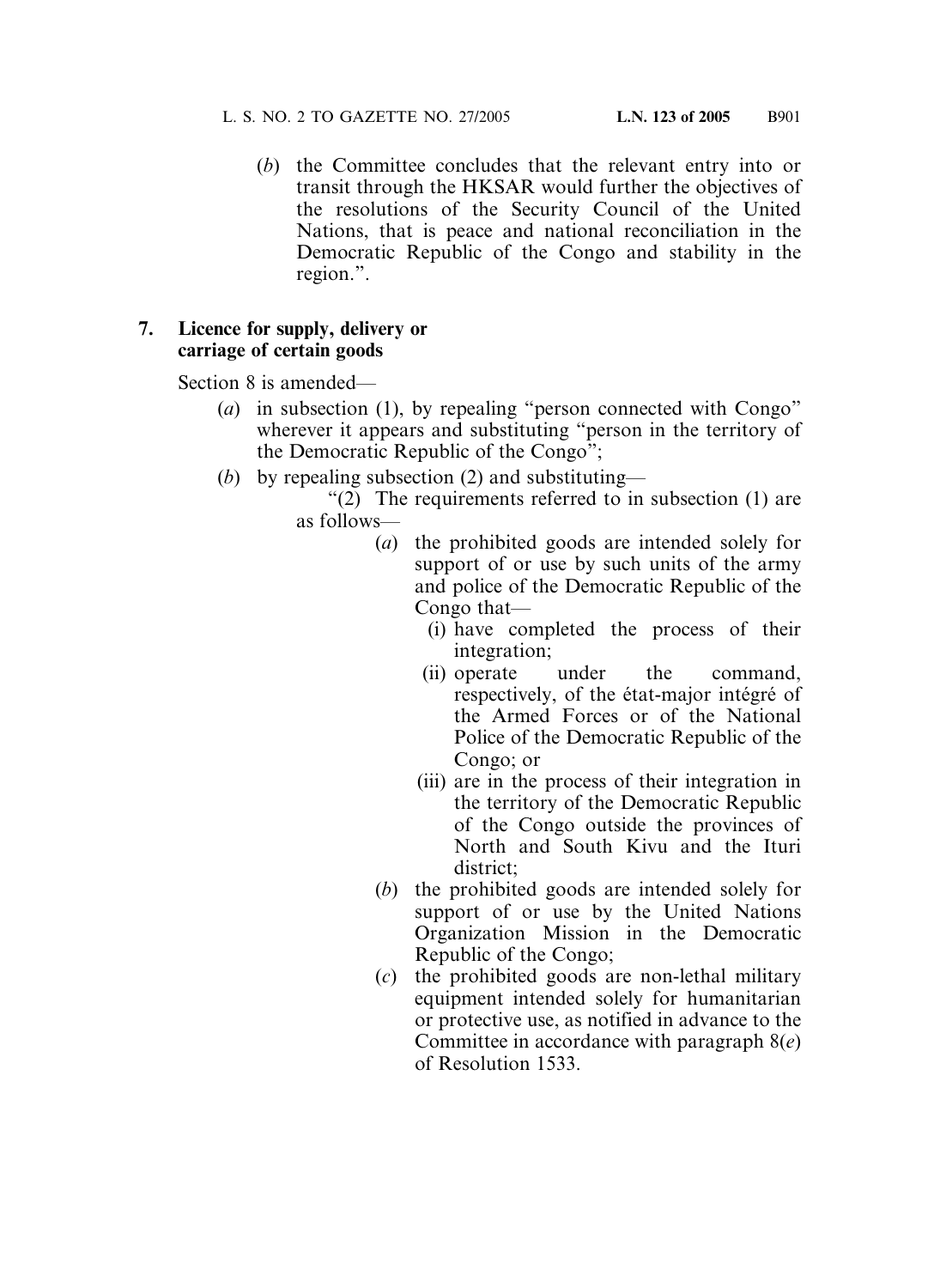(3) A licence granted by the Chief Executive under subsection (1), on his being satisfied that the requirement in subsection  $(2)(a)$  is met, shall only authorize that the supply, delivery or carriage of the goods concerned be made to a receiving site designated by the Government of National Unity and Transition, in coordination with the United Nations Organization Mission in the Democratic Republic of the Congo, and notified in advance to the Committee.".

## **8. Section substituted**

Section 9 is repealed and the following substituted—

## "**9. Licence for provision of certain assistance or training**

(1) If it is proved to the satisfaction of the Chief Executive that any one of the requirements in subsection (2) is met, the Chief Executive shall, on application, grant a licence for the provision to a person in the territory of the Democratic Republic of the Congo of assistance or training related to military activities.

- (2) The requirements referred to in subsection (1) are as follows—
	- (*a*) the assistance or training is technical assistance or training intended solely for support of or use by such units of the army and police of the Democratic Republic of the Congo that—
		- (i) have completed the process of their integration;
		- (ii) operate under the command, respectively, of the étatmajor intégré of the Armed Forces or of the National Police of the Democratic Republic of the Congo; or
		- (iii) are in the process of their integration in the territory of the Democratic Republic of the Congo outside the provinces of North and South Kivu and the Ituri district;
	- (*b*) the assistance or training is technical assistance or training intended solely for support or use by the United Nations Organization Mission in the Democratic Republic of the Congo;
	- (*c*) the assistance or training is technical assistance or training related to the supply of non-lethal military equipment intended solely for humanitarian or protective use, as notified in advance to the Committee in accordance with paragraph 8(*e*) of Resolution 1533.".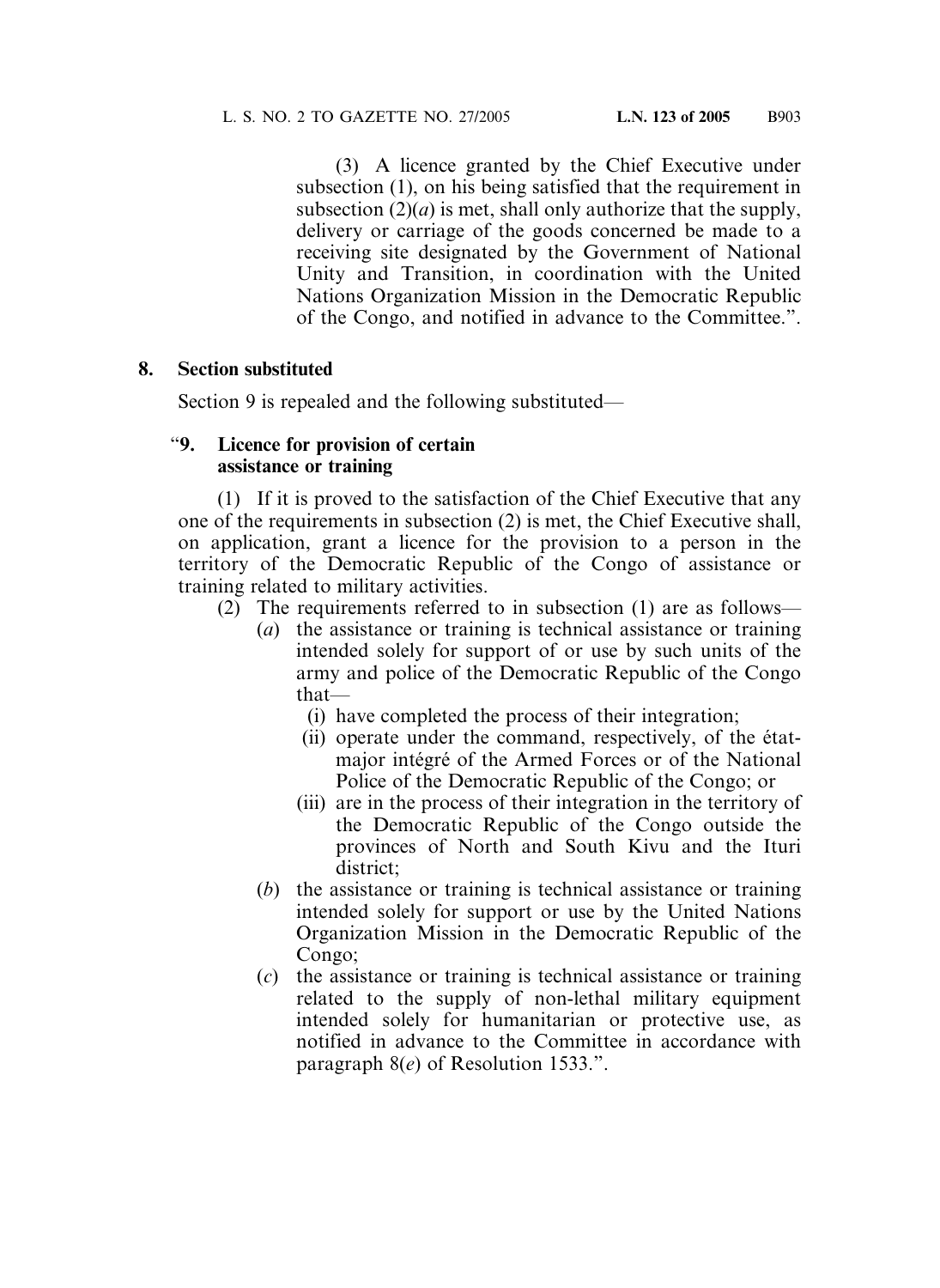#### **9. Section added**

The following is added after section 9—

## "**9A. Licence for making available funds, etc. to certain persons or entities**

(1) If it is proved to the satisfaction of the Chief Executive that any one of the requirements in subsection (2) is met, the Chief Executive shall, on application, grant a licence for making available funds or other financial assets or economic resources to or for the benefit of a relevant person or a relevant entity.

- (2) The requirements referred to in subsection (1) are as follows—
	- (*a*) the funds or other financial assets or economic resources have been determined by the Chief Executive to be—
		- (i) necessary for basic expenses, including payment for foodstuffs, rents, mortgages, medicines and medical treatments, taxes, insurance premiums, and public utility charges; or
		- (ii) for payment of reasonable professional fees or reimbursement of incurred expenses associated with the provision of legal services,

and the Committee has been notified by the Chief Executive of the intention to authorize, where appropriate, access to such funds or other financial assets or economic resources, and the Committee has not made a negative decision within 4 working days of such notification;

- (*b*) the funds or other financial assets or economic resources have been determined by the Chief Executive to be necessary for extraordinary expenses, and the Committee has been notified by the Chief Executive of the determination, and the Committee has approved the determination;
- (*c*) the funds or other financial assets or economic resources have been determined by the Chief Executive to be the subject of a judicial, administrative or arbitration lien or judgment, and the lien or judgment—
	- (i) was entered prior to 18 April 2005;
	- (ii) is not for the benefit of a relevant person or a relevant entity; and
	- (iii) has been notified by the Chief Executive to the Committee.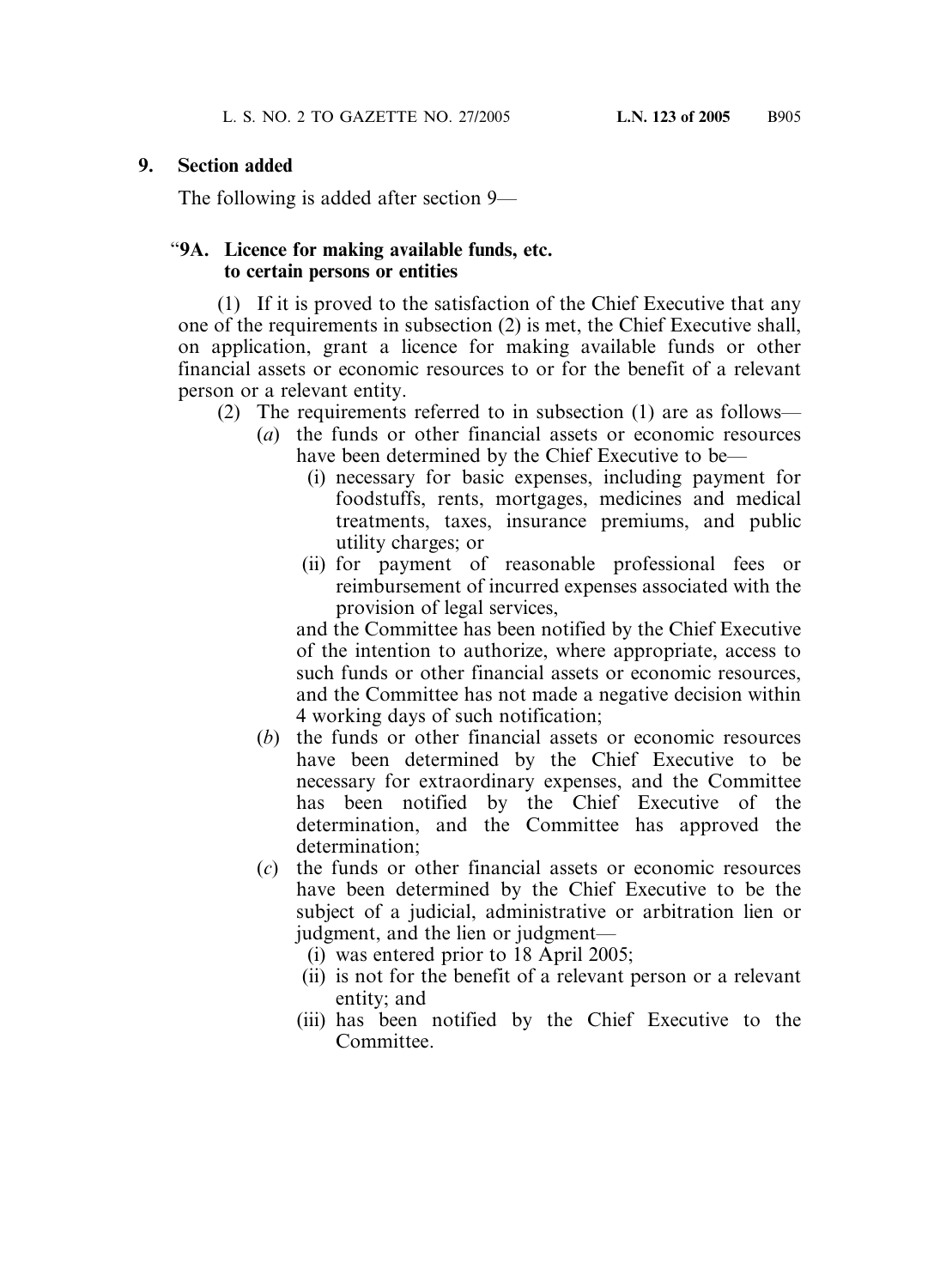(3) A licence granted by the Chief Executive under subsection (1), on his being satisfied that the requirements in subsection  $(2)(c)$  are met, shall only authorize that the funds or other financial assets or economic resources be used to satisfy the relevant lien or judgment.".

#### **10. Section added**

The following is added immediately before section 24—

#### "**24A. Specification of relevant person or relevant entity by Chief Executive**

The Chief Executive may by notice published in the Gazette specify a person or an entity designated by the Committee with respect to the measures set out in paragraph 15 of Resolution 1596 as a relevant person or a relevant entity.".

> Donald TSANG Chief Executive

2 July 2005

## **Explanatory Note**

This Regulation amends the United Nations Sanctions (Democratic Republic of the Congo) Regulation (L.N. 27 of 2005) to give effect to a decision of the Security Council of the United Nations ("the Security Council") in Resolution 1596 of 18 April 2005 by—

- (*a*) replacing the definition of "person connected with Congo" with the new term of "person in the territory of the Democratic Republic of the Congo";
- (*b*) amending the requirements to be met for granting of licences for supply, delivery or carriage of prohibited goods and provision of certain assistance or training; and
- (*c*) providing for the implementation of the following new sanctions imposed by the Security Council—
	- (i) prohibition against making available to or for the benefits of certain persons or entities any funds or other financial assets or economic resources; and
	- (ii) prohibition against entry into or transit through the HKSAR of certain persons.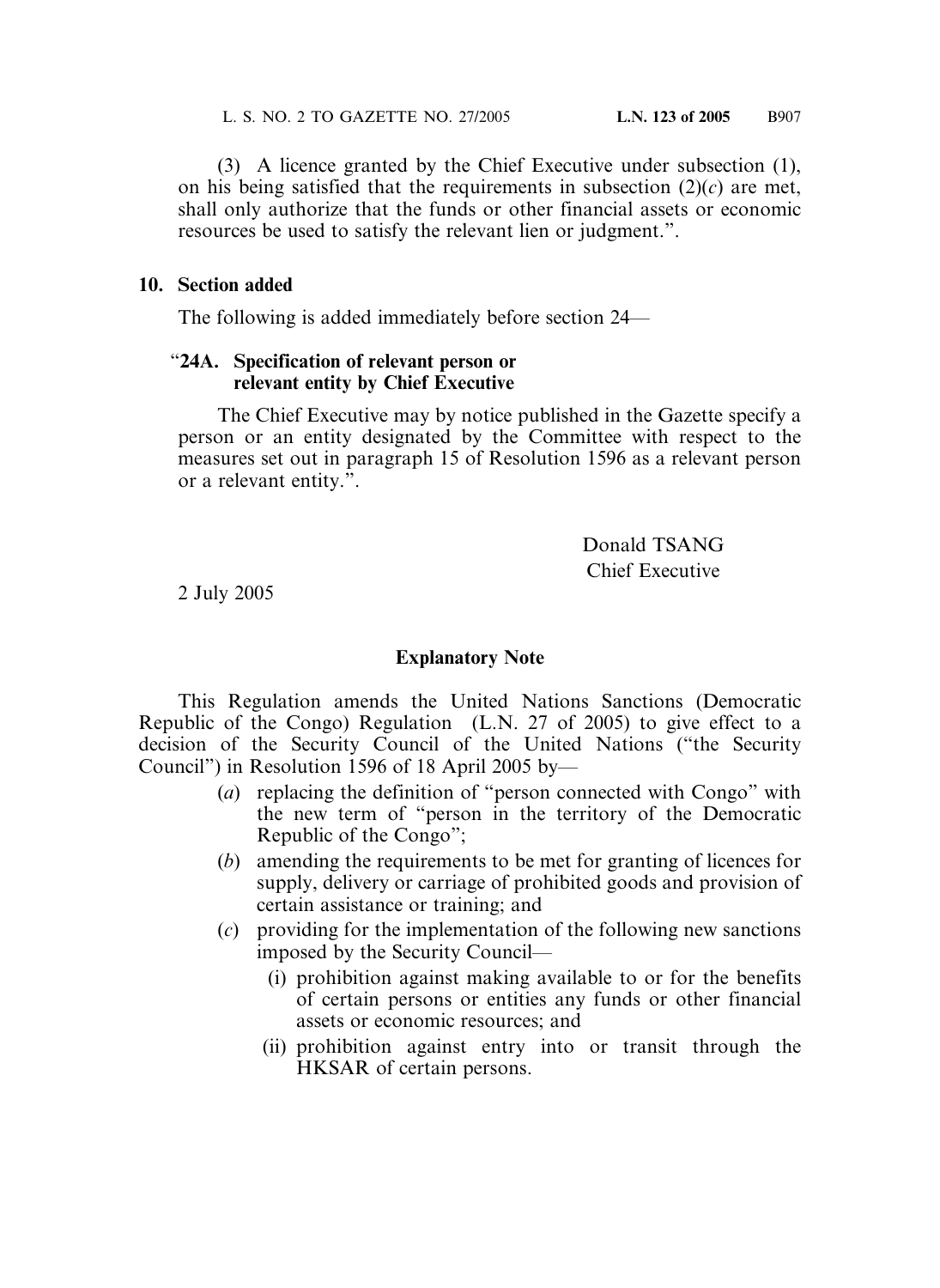#### **United Nations Sanctions Ordinance (Cap. 537)**

# United Nations Sanctions (Democratic Republic of the Congo) (Amendment) Regulation 2005

This is to confirm that the Acting Chief Executive received Sepecific instruction from the Ministry of Foreign Affairs of the People's Republic of China in May 2005 which requested the Government of the Hong Kong Special Administrative Region to fully implement Resolution No. 1596 of the Security Council of the United Nations, and that the United Nations Sanctions (Democratic Republic of the Congo) (Amendment) Regulation 2005 was made in pursuance of that instruction.

Dated this 29<sup>th</sup> day of June 2005

(Michael M Y SUEN) Acting Chief Secretary for Administration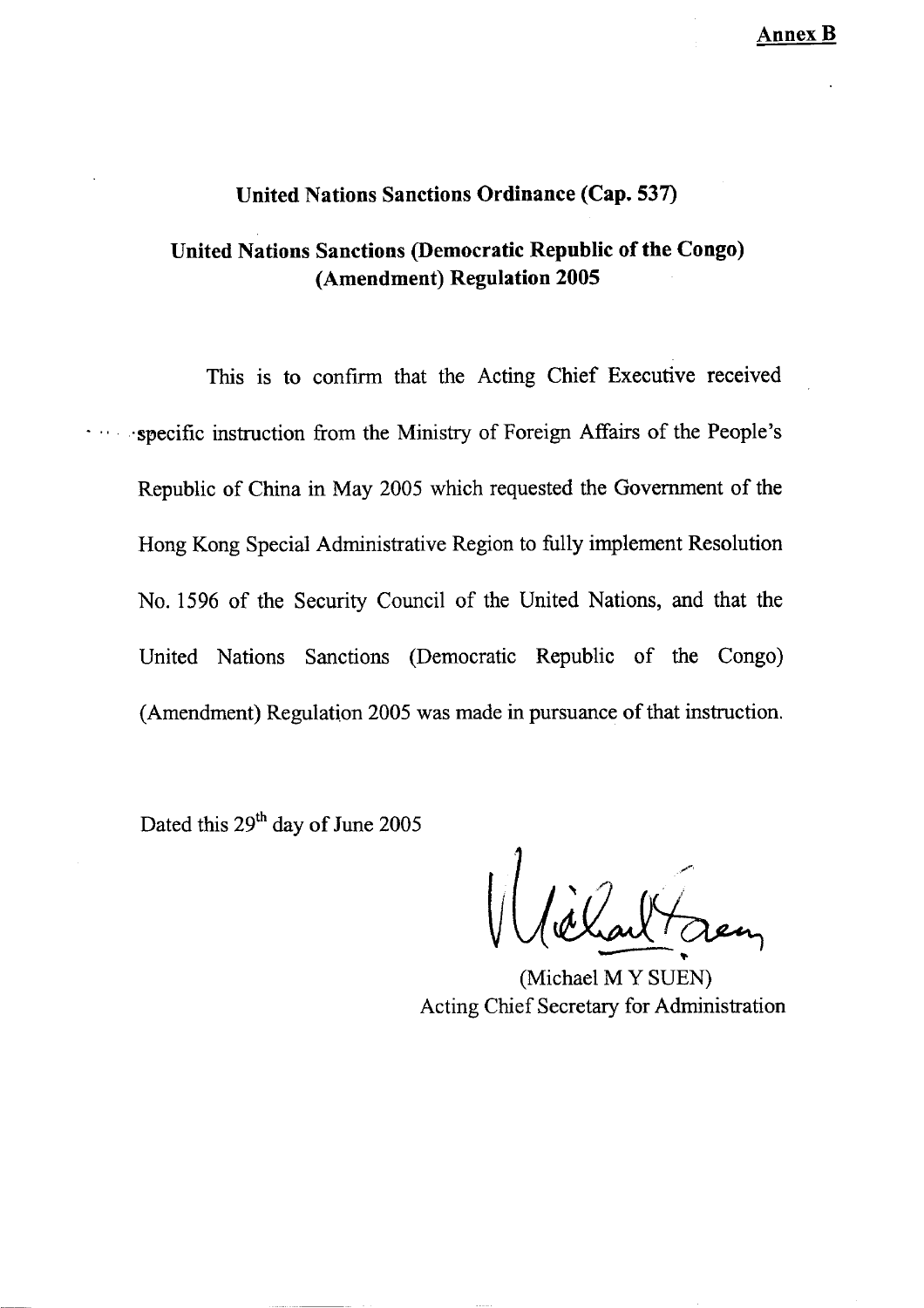#### **Annex C**

#### **United Nations**

 $S$ /RES/1596 (2005)



Distr.: General 18 April 2005

#### **Resolution 1596 (2005)**

#### Adopted by the Security Council at its 5163rd meeting, on 18 April 2005

#### The Security Council,

Recalling its resolutions concerning the Democratic Republic of the Congo, in particular resolutions 1493 of 28 July 2003, 1533 of 12 March 2004, 1552 of 27 July 2004, 1565 of 1 October 2004 and 1592 of 30 March 2005, and recalling also the statements by its President concerning the Democratic Republic of the Congo, in particular on 7 December 2004,

Reiterating its serious concern regarding the presence of armed groups and militias in the Eastern part of the Democratic Republic of the Congo, particularly in the provinces of North and South Kivu and in the Ituri district, which perpetuate a climate of insecurity in the whole region,

Welcoming the fact that some of these groups and militias have started to submit an inventory of arms and related materiel in their possession, as well as their location, with a view to their participation in the programmes of disarmament, and encouraging those who have not yet done so rapidly to do so,

Expressing its readiness to review the provisions of its resolutions 918 of 17 May 1994, 997 of 9 June 1995 and 1011 of 16 August 1995 in a broader perspective, taking into account the implications of continued instability in the Eastern part of the Democratic Republic of the Congo for peace and security in the Great Lakes Region of Africa,

Condemning the continuing illicit flow of weapons within and into the Democratic Republic of the Congo, and declaring its determination to continue closely monitoring implementation of the arms embargo imposed by resolution 1493 of 28 July 2003,

Recalling the importance for the Government of National Unity and Transition to implement without delay the integration for which it bears responsibility of the armed forces of the Democratic Republic of the Congo, by continuing to work within the framework of the Joint Commission on Security Sector Reform, and encouraging the donor community to provide coordinated financial and technical assistance for this task,

-ጸ-

05-31221 (E)  $*0531221*$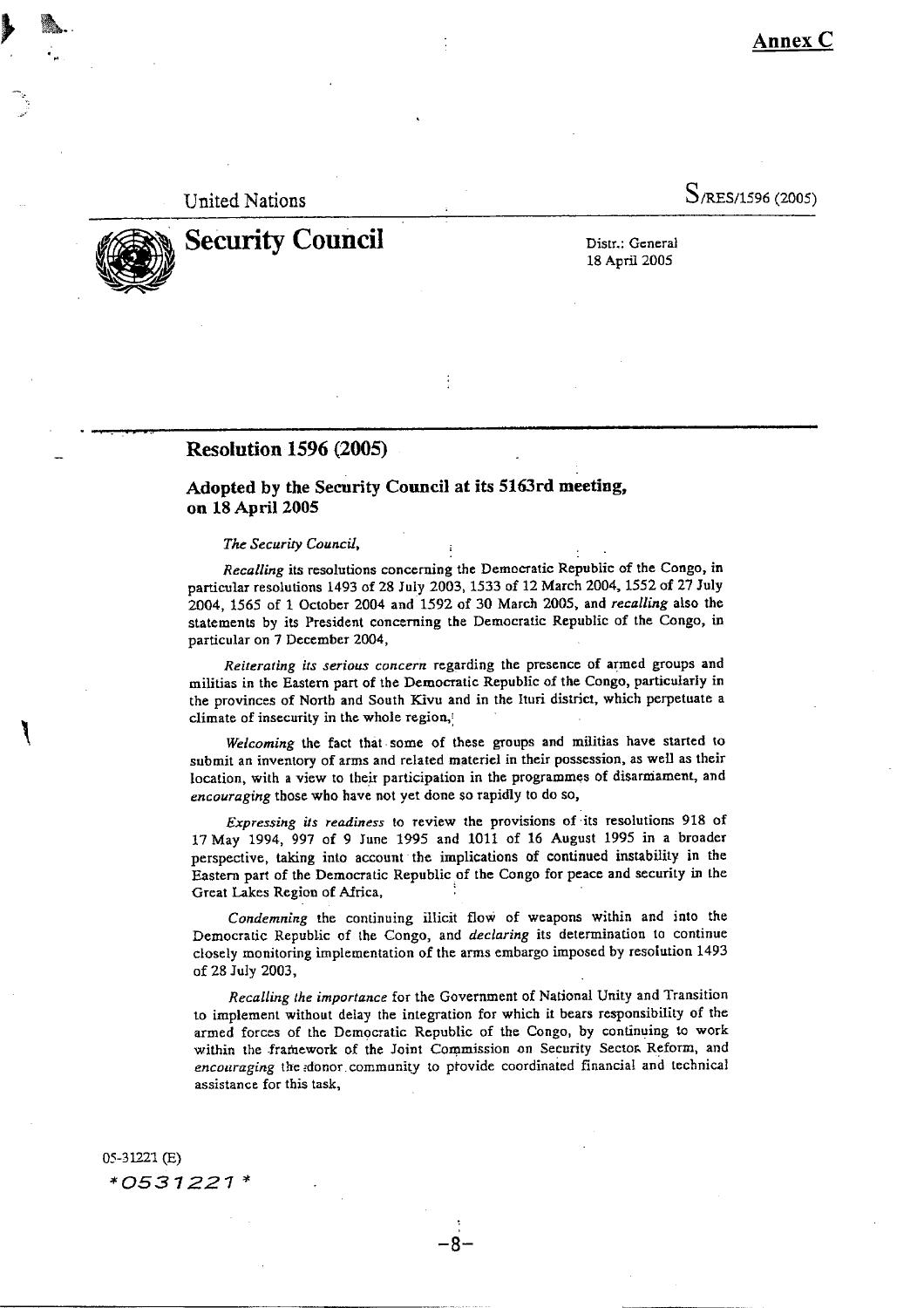Commending the efforts made by the Secretary-General, the African Union and other actors concerned to restore peace and security in the Democratic Republic of the Congo and welcoming in this regard the Declaration adopted in Dar es Salaam on 20 November 2004 at the conclusion of the first summit of the International Conference on Peace, Security, Democracy and Development in the Great Lakes Region of Africa,

Taking note of the reports of the Group of Experts established by paragraph 10 of resolution 1533, dated 15 July 2004 (S/2004/551) and 25 January 2005 (S/2005/30), transmitted by the Committee established in accordance with paragraph 8 of that resolution (hereafter the Committee), and of their recommendations,

Noting that the situation in the Democratic Republic of the Congo continues to constitute a threat to international peace and security in the region,

Acting under Chapter VII of the Charter of the United Nations.

 $\mathbf{1}$ . Reaffirms the measures established by paragraph 20 of resolution 1493, dated 28 July 2003, and extended until 31 July 2005 by resolution 1552, dated 27 July 2004, decides that these measures shall from now on apply to any recipient in the territory of the Democratic Republic of the Congo, and reiterates that assistance includes financing and financial assistance related to military activities;

 $\mathcal{L}$ Decides that the measures above shall not apply to:

Supplies of arms and related materiel or technical training and assistance  $(a)$ intended solely for support of or use by units of the army and police of the Democratic Republic of the Congo, provided that the said units:

- have completed the process of their integration, or

- operate under the command, respectively, of the état-major intégré of the Armed Forces or of the National Police of the Democratic Republic of the Congo, or
- are in the process of their integration, in the territory of the Democratic Republic of the Congo outside the provinces of North and South Kivu and the Ituri district.

(b) Supplies of arms and related materiel as well as technical training and assistance intended solely for support of or use by the United Nations Organization Mission in the Democratic Republic of the Congo (MONUC),

(c) Supplies of non-lethal military equipment intended solely for humanitarian or protective use, and related technical assistance and training, as notified in advance to the Committee in accordance with paragraph 8 (e) of resolution 1533:

Requests MONUC, within its existing capabilities and without prejudice to the performance of its current mandate, and the Group of Experts referred to in paragraph 21 below to continue to focus their monitoring activities in North and South Kivu and in Ituri:

Decides that all future authorized shipments of arms and related materiel consistent with such exemptions noted in paragraph 2 (a) above shall only be made to receiving sites as designated by the Government of National Unity and

– 9 –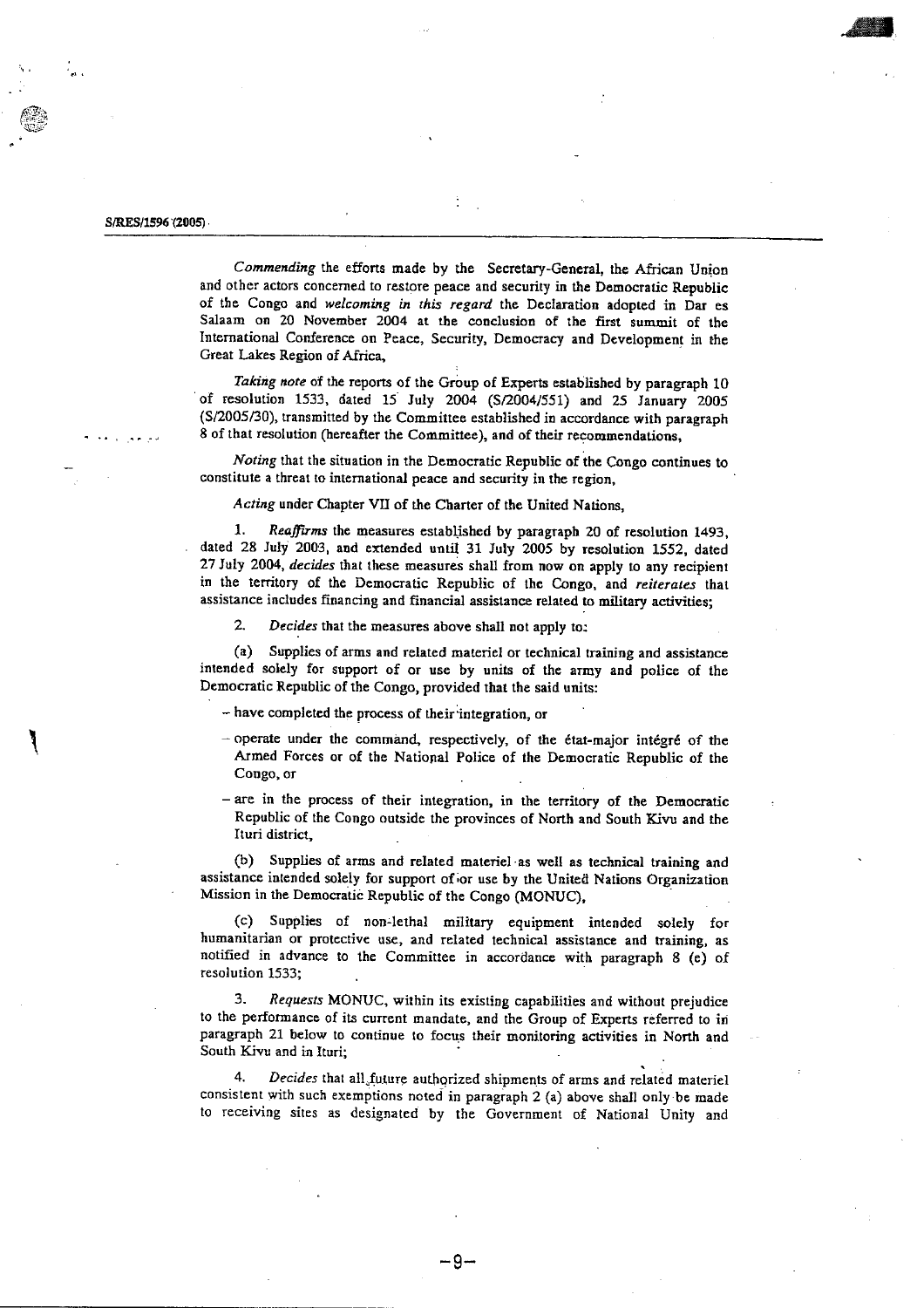Transition, in coordination with MONUC, and notified in advance to the Committee:

 $\mathsf{S}$ . Demands that all parties other than those referred to in paragraph  $2 \cdot (a)$ above with military capabilities in Ituri, in North Kivu or in South Kivu, help the Government of National Unity and Transition implement its commitments regarding disarmament, demobilization and reintegration of foreign and Congolese combatants, and regarding security sector reform;

Decides that, during the period of enforcement of the measures referred 6. to in paragraph 1 above, all governments in the region, and in particular those of the Democratic Republic of the Congo and of States bordering Ituri and the Kivus, shall take the necessary measures:

- $-$  To ensure that aircraft operate in the region in accordance with the Convention on International Civil Aviation, signed in Chicago on 7 December 1944, in particular by verifying the validity of documents carried in aircraft and the licences of pilots,
- $-$  To prohibit immediately in their respective territories operation of any aircraft inconsistent with the conditions in that Convention or the standards established by the International Civil Aviation Organization, in particular with respect to the use of falsified or out-of-date documents, and to notify the Committee, and to maintain such prohibition until the Committee is informed by States or by the Group of Experts that these aircraft meet the said conditions and standards set forth in Chapter V of the Chicago Convention and determines that they will not be used for a purpose inconsistent with the resolutions of the Security Council,
- To ensure that all civilian and military airports or airfields on their respective territories will not be used for a purpose inconsistent with the measures imposed by paragraph 1 above;

7. Further decides that each government in the region, in particular those of States bordering Ituri and the Kivus, as well as that of the Democratic Republic of the Congo, shall maintain a registry for review by the Committee and the Group of Experts of all information concerning flights originating in their respective territories en route to destinations in the Democratic Republic of the Congo, as well as flights originating in the Democratic Republic of the Congo en route to destinations in their respective territories;

8. Calls upon the Government of National Unity and Transition to strengthen the monitoring of the activity of all airports and airfields, in particular those located in Ituri and in the Kivus, to ensure in particular that only customs airports are used for international air service, and requests MONUC, in airports and airfields where it has a permanent presence, to cooperate within its existing capability with the competent Congolese authorities, with a view to enhancing the capability of those authorities to monitor and control the use of airports;

 $\mathbf{Q}$ Recommends in this context to States in the region, and in particular to those parties to the Declaration adopted in Dar es Salaam on 20 November 2004, to promote regional cooperation in the field of air traffic control;

10. Decides that, during the period of enforcement of the measures referred to in paragraph 1 above, the Government of the Democratic Republic of the Congo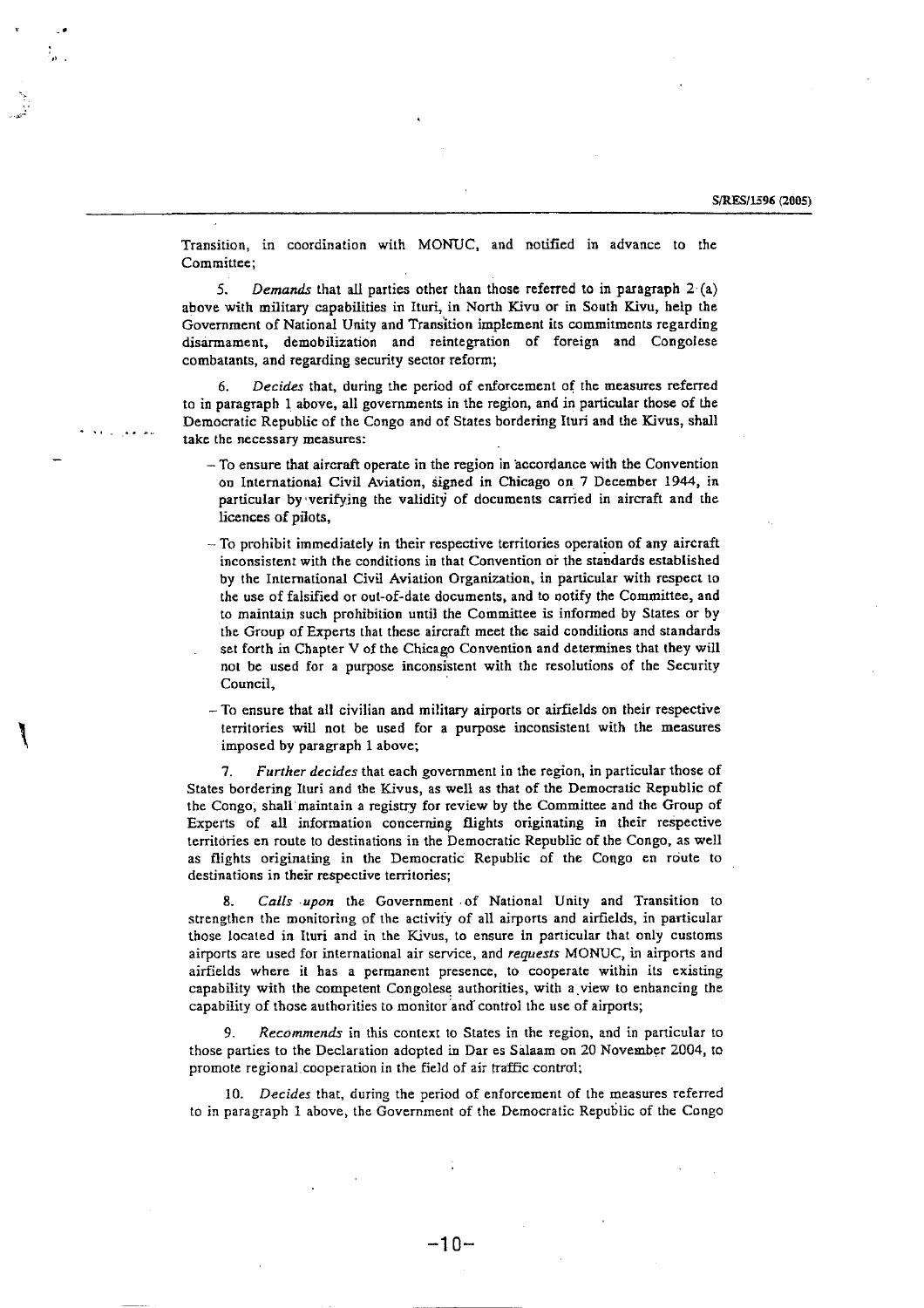#### S/RES/1596 (2005)

on the one hand, and those of States bordering Ituri and the Kivus on the other hand. shall take the necessary measures:

- To strengthen, as far as each of them is concerned, customs controls on the borders between Ituri or the Kivus and the neighbouring States,
- To ensure that all means of transport on their respective territories will not be used in violation of the measures taken by Member States in accordance with paragraph 1 above, and notify MONUC of such actions,

and requests MONUC and the United Nations Operation in Burundi (ONUB), in accordance with their respective mandates, to provide assistance to this end, where they have a permanent presence, to the competent customs authorities of the Democratic Republic of the Congo and of Burundi;

11. Reiterates its call upon the international community, in particular the specialized international organizations concerned, notably the International Civil Aviation Organization and the World Customs Organization, to provide financial and technical assistance to the Government of National Unity and Transition with a view to helping it exercise effective control over its borders and its airspace, and invites in this regard the International Monetary Fund and the World Bank to provide assistance with a view to evaluating and improving the performance and enhancing the capacity of the Customs of the Democratic Republic of the Congo:

12. Urges all States to conduct inquiries into the activities of their nationals who operate or are associated with the operation of aircraft or other means of transport such as those referred to in paragraphs 6 and 10 above used for the transfer of arms or related materiel in violation of the measures imposed by paragraph 1 above, and if necessary to institute the appropriate legal proceedings against them;

13. Decides that, during the period of enforcement of the measures referred to in paragraph 1 above, all States shall take the necessary measures to prevent the entry into or transit through their territories of all persons designated by the Committee as acting in violation of the measures taken by Member States in accordance with paragraph 1 above, provided that nothing in this paragraph shall oblige a State to refuse entry into its territory to its own nationals;

14. Decides that the measures imposed by the previous paragraph shall not apply where the Committee determines in advance and on a case-by-case basis that such travel is justified on the grounds of humanitarian need, including religious obligation, or where the Committee concludes that an exemption would further the objectives of the Council's resolutions, that is peace and national reconciliation in the Democratic Republic of the Congo and stability in the region;

15. Decides that all States shall, during the period of enforcement of the measures referred to in paragraph 1 above, immediately freeze the funds, other financial assets and economic resources which are on their territories from the date of adoption of this resolution, which are owned or controlled, directly or indirectly, by persons designated by the Committee pursuant to paragraph 13 above, or that are held by entities or controlled, directly or indirectly, by any persons acting on their behalf or at their direction, as designated by the Committee, and decides further that all States shall ensure that no funds, financial assets or economic resources are made available by their nationals or by any persons within their territories, to or for the benefit of such persons or entities:

 $-11-$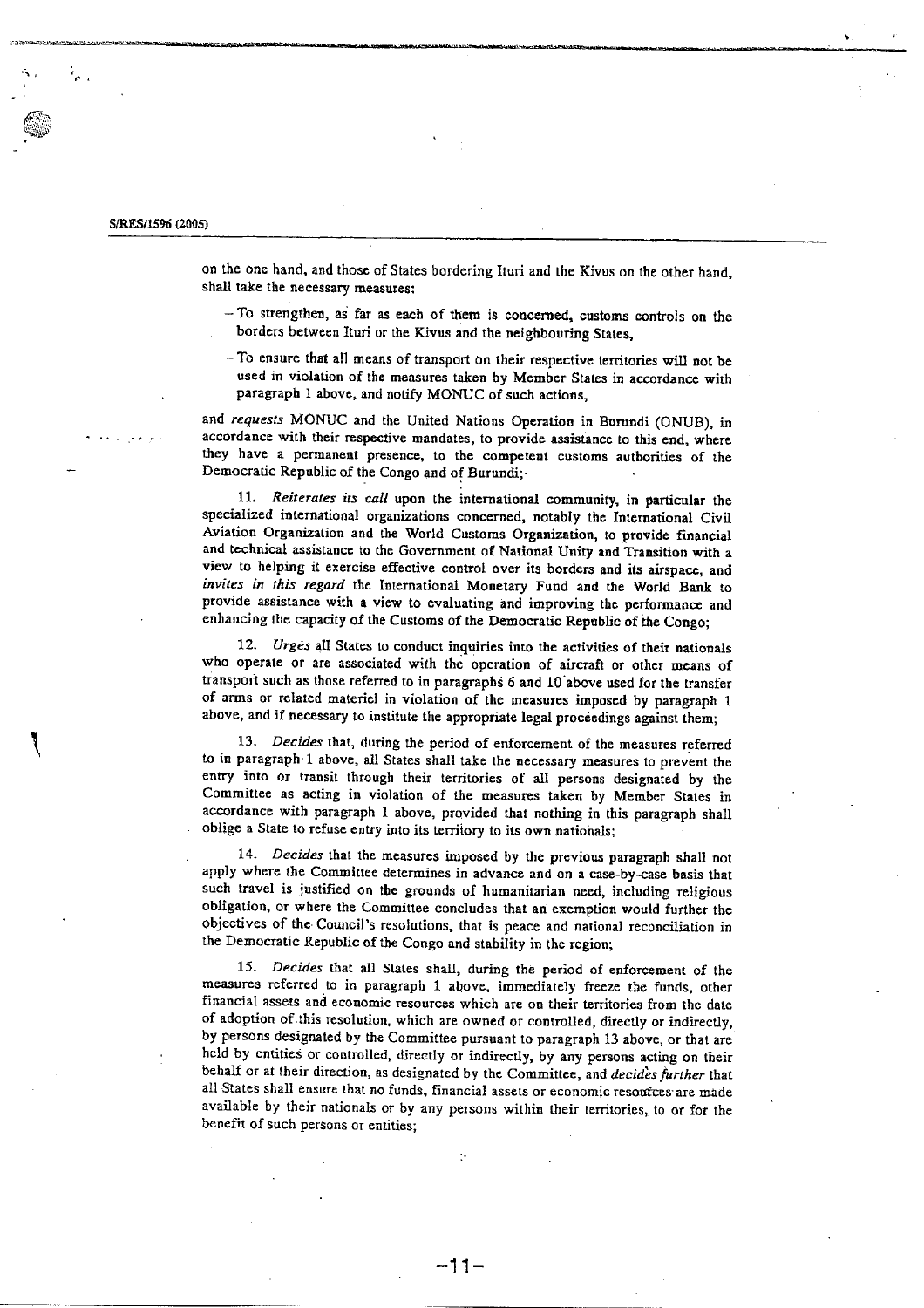16. Decides that the provisions of the previous paragraph do not apply to funds, other financial assets and economic resources that:

(a) have been determined by relevant States to be necessary for basic expenses, including payment for foodstuffs, rent or mortgage, medicines and medical treatment, taxes, insurance premiums, and public utility charges, or for payment of reasonable professional fees and reimbursement of incurred expenses associated with the provision of legal services, or fees or service charges, in accordance with national laws, for routine holding or maintenance of frozen funds, other financial assets and economic resources, after notification by the relevant States to the Committee of the intention to authorize, where appropriate, access to such funds, other financial assets and economic resources and in the absence of a negative decision by the Committee within four working days of such notification,

(b) have been determined by relevant States to be necessary for extraordinary expenses, provided that such determination has been notified by the relevant States to the Committee and has been approved by the Committee, or

(c) have been determined by relevant States to be the subject of a judicial, administrative or arbitration lien or judgement, in which case the funds, other financial assets and economic resources may be used to satisfy that lien or judgement provided that the lien or judgement was entered prior to the date of the present resolution, is not for the benefit of a person or entity designated by the Committee pursuant to paragraph 15 above, and has been notified by the relevant States to the Committee;

17. Decides that, no later than 31 July 2005, it shall review the measures set forth in paragraphs 1, 6, 10, 13 and 15 above, in the light of progress accomplished in the peace and transition process in the Democratic Republic of the Congo, in particular with regard to the integration of the Armed Forces and of the National Police:

18. Decides that the Committee shall undertake, in addition to the tasks listed in paragraph 8 of resolution 1533, those hereafter:

(a) to designate persons and entities with respect to the measures set forth in paragraphs 6, 10, 13 and 15 above, including aircraft and airlines, and regularly to update its list,

(b) to seek from all States concerned, and particularly those in the region, information regarding the actions taken by them to enforce the measures imposed by paragraphs 1, 6, 10, 13 and 15 above, and any further information it may consider useful, including by providing all States with an opportunity to send representatives to meet the Committee to discuss in more detail any relevant issues,

(c) to call upon all States concerned, and particularly those in the region, to provide the Committee with information regarding the actions taken by them to investigate and prosecute as appropriate individuals designated by the Committee pursuant to subparagraph (a) above,

(d) to consider and decide on requests for the exemptions set out in paragraphs 14 and 16 above,

(e) to promulgate guidelines as may be necessary to facilitate the implementation of paragraphs 6, 10, 13 and 15 above;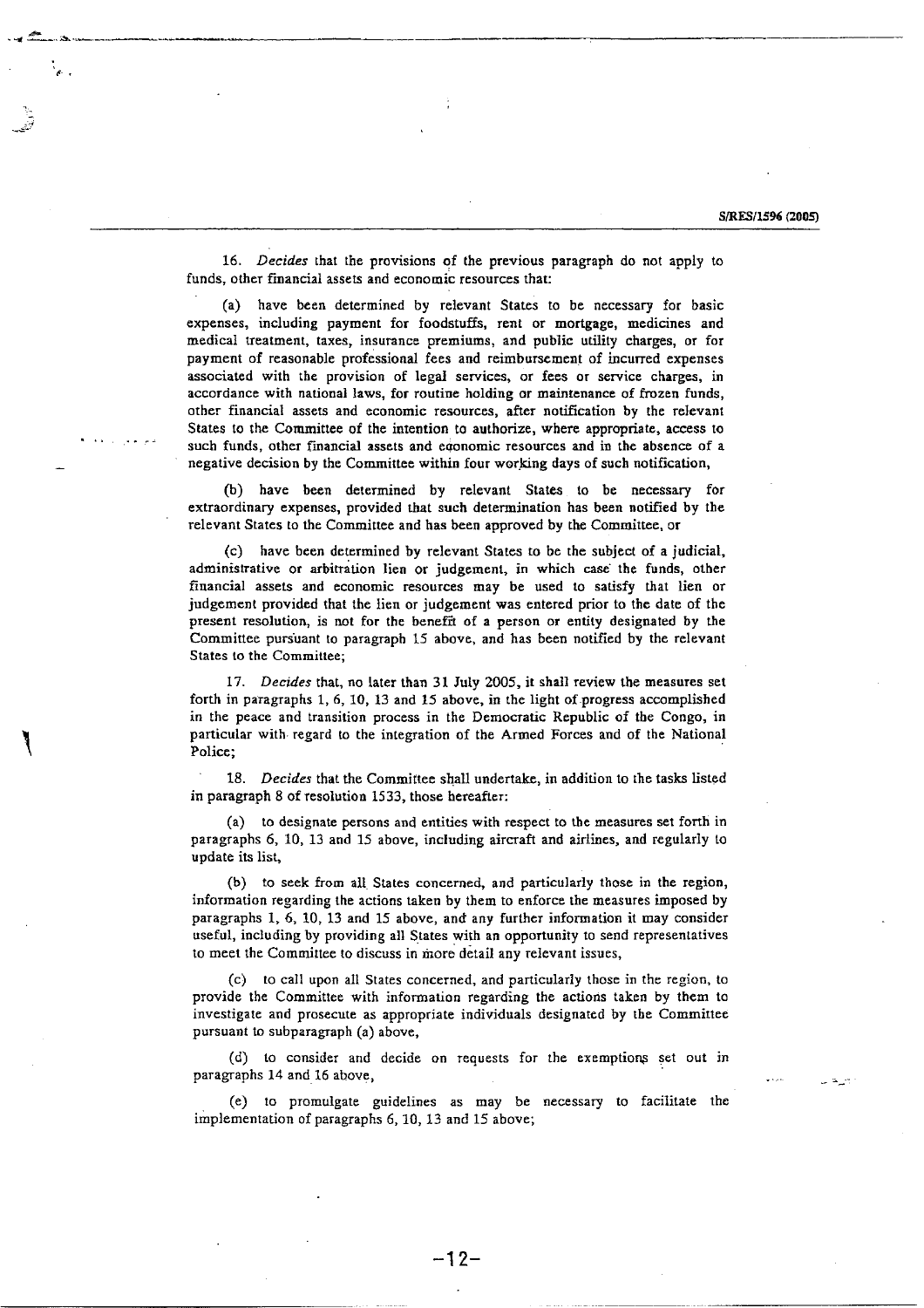$\epsilon$  .

19. Demands that all parties and all States cooperate fully with the work of the Group of Experts referred to in paragraph 21 below and of MONUC, and that they ensure:

- the safety of their members,

- unhindered and immediate access for the members of the Group of Experts, in particular by supplying them with any information on possible violations of the measures taken by Member States in accordance with paragraphs 1, 6, 10, 13 and 15 above, and by facilitating access of the Group of Experts to persons, documents and sites it deems relevant to the execution of its mandate;

20. Requests all States concerned, in particular those in the region, to report to the Committee, within forty-five days from the date of adoption of this resolution, on the actions they have taken to implement the measures imposed by paragraphs 6, 10, 13 and 15 above, and *authorizes* the Committee thereafter to request from all Member States any information it may consider necessary to fulfil its mandate;

21. Requests the Secretary-General, in consultation with the Committee, to re-establish, within thirty days from the date of adoption of this resolution, and for a period expiring on 31 July 2005, the Group of Experts referred to in paragraph 10 of resolution 1533 with the addition of a fifth expert for financial issues, and requests further that the Secretary-General provide the Group of Experts with the necessary resources to fulfil its mandate:

22. Requests the Group of Experts above to report to the Council in writing before 1 July 2005, through the Committee, including on the implementation of the measures set forth in paragraphs 1, 6, 10, 13 and 15 above;

23. Decides to remain seized of the matter.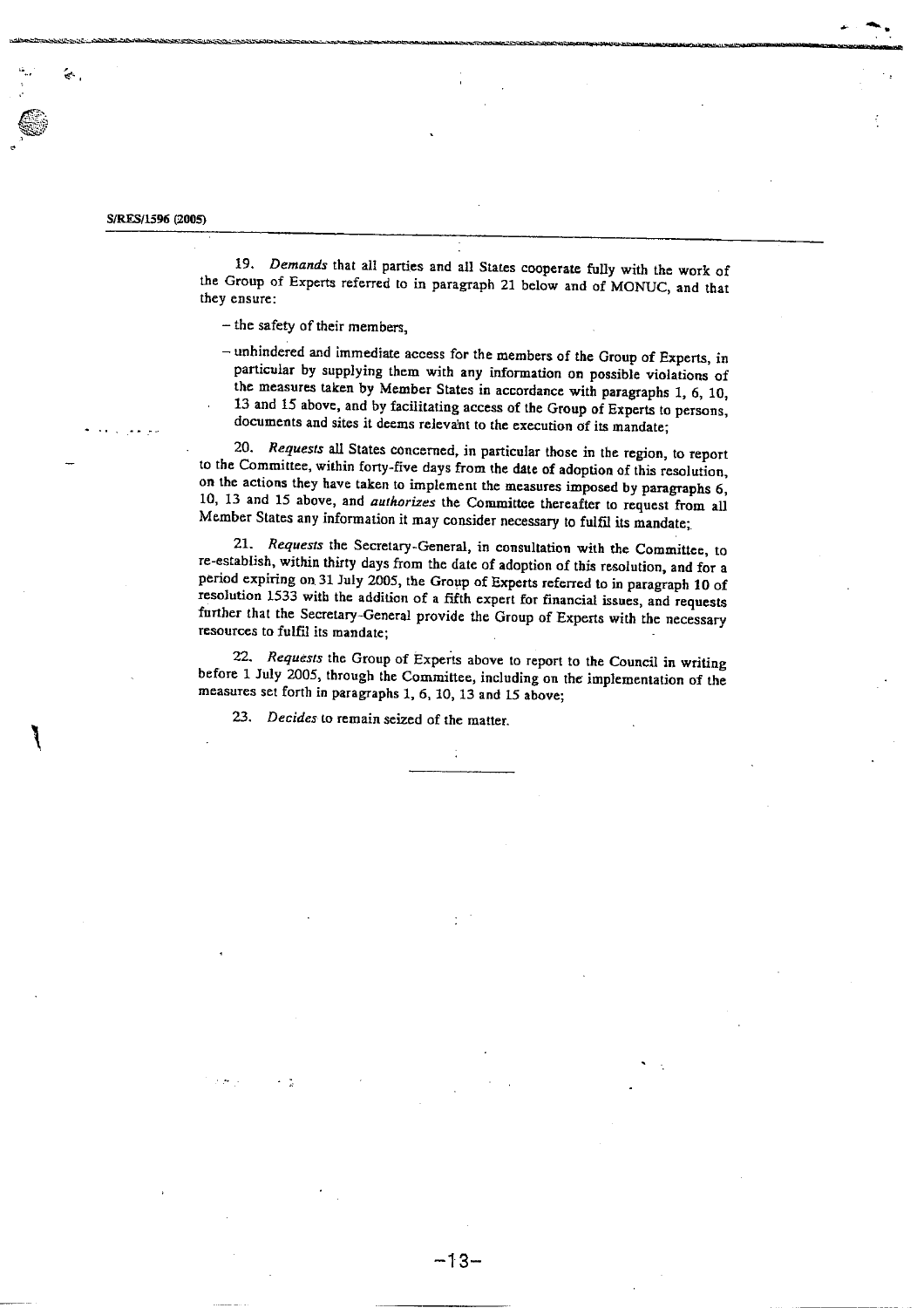## **L.N. 27 of 2005**

## **UNITED NATIONS SANCTIONS (DEMOCRATIC REPUBLIC OF THE CONGO) REGULATION**

#### **CONTENTS**

| Section |             |  |
|---------|-------------|--|
|         | 1. Duration |  |

## PART 1

## **PRELIMINARY**

2. Interpretation .......................................................................... B167

## PART 2

#### **PROHIBITIONS**

## **Supply and delivery of goods**

| Prohibition against supply and delivery of certain goods to |  |
|-------------------------------------------------------------|--|
|                                                             |  |

## **Carriage of goods**

| 5. Prohibition against carriage of certain goods to persons    |  |
|----------------------------------------------------------------|--|
| 6. Offences in respect of carriage of certain goods to persons |  |

## **Provision of advice, assistance or training**

| Prohibition against provision of certain advice, assistance or |  |
|----------------------------------------------------------------|--|
|                                                                |  |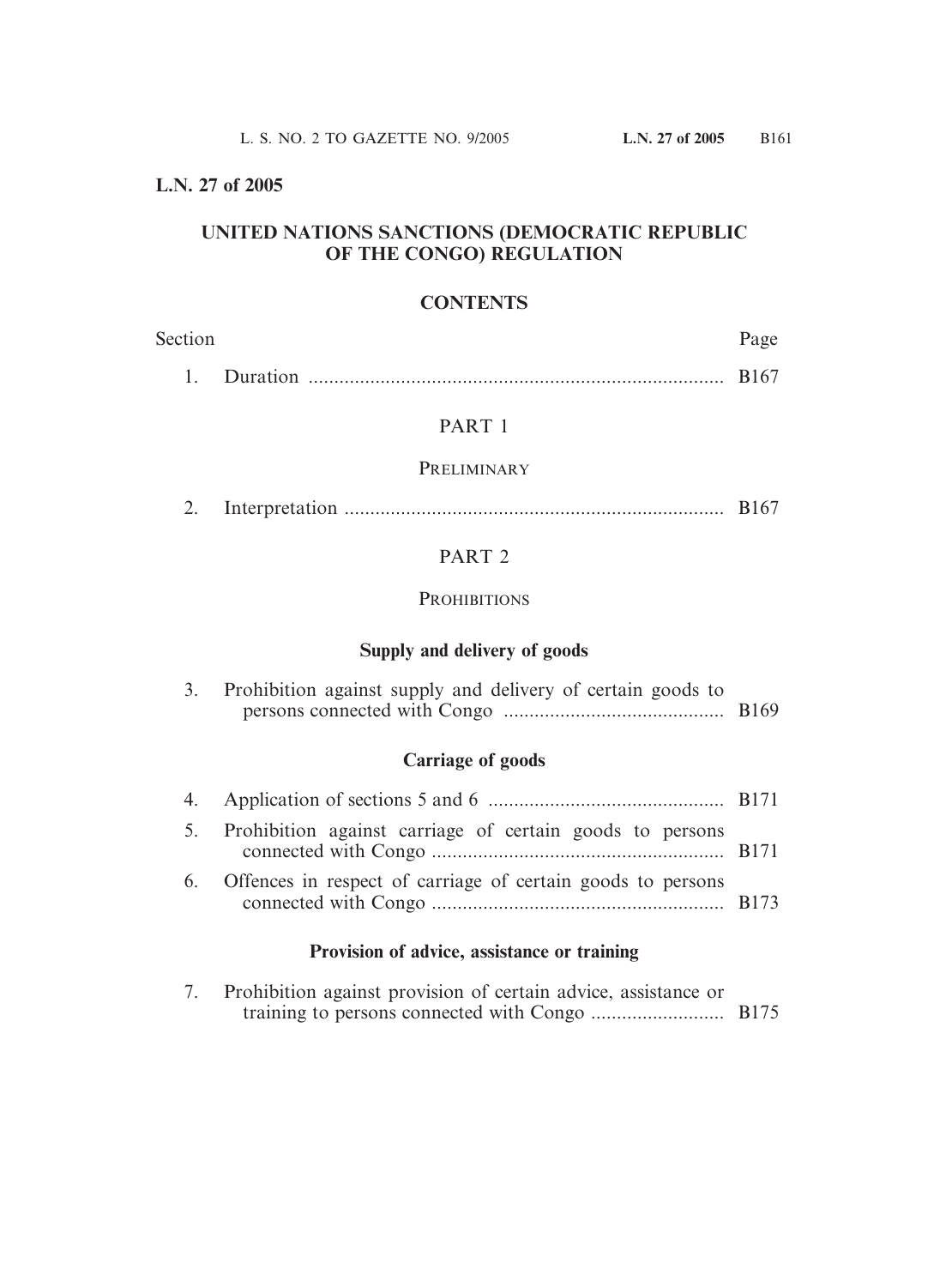Section Page

## PART 3

#### LICENCE

| 8. Licence for supply, delivery or carriage of certain goods  B177      |  |
|-------------------------------------------------------------------------|--|
| 9. Licence for provision of certain advice, assistance or training B177 |  |
| 10. Provision of false information or documents for purpose of          |  |

# PART 4

## THINGS DONE OUTSIDE HKSAR

| 11. Licence or permission granted by authorities of places outside |              |
|--------------------------------------------------------------------|--------------|
| <b>HKSAR</b>                                                       | <b>B</b> 181 |

## PART 5

ENFORCEMENT OF REGULATION

## **Investigation, etc. of suspected ships**

| 14. Power of authorized officers to enter and detain ships  B185 |  |
|------------------------------------------------------------------|--|
| 15. Sections 12, 13 and 14 not to prejudice other laws  B185     |  |

# **Investigation, etc. of suspected aircraft**

| 17. Offences by charterer, operator or commander of aircraft  B187  |  |
|---------------------------------------------------------------------|--|
| 18. Power of authorized officers to enter and detain aircraft  B189 |  |
|                                                                     |  |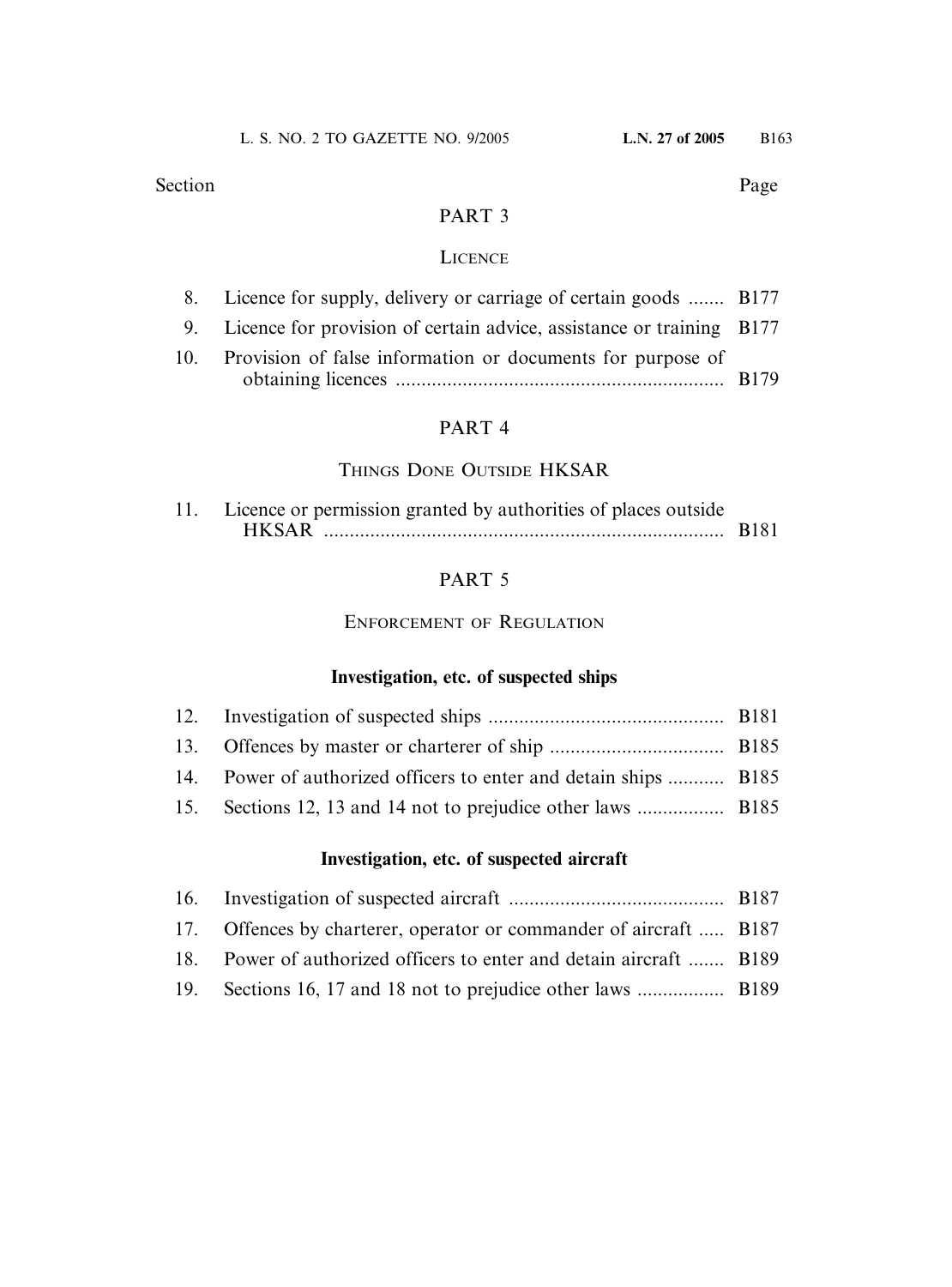#### Section Page

## **Investigation, etc. of suspected vehicles**

| 22. Power of authorized officers to enter and detain vehicles  B193 |  |
|---------------------------------------------------------------------|--|
|                                                                     |  |

# **General**

# PART<sub>6</sub>

## **EVIDENCE**

## PART 7

# DISCLOSURE OF INFORMATION OR DOCUMENTS

| 28. |  |
|-----|--|
|     |  |

## PART 8

## OTHER OFFENCES AND MISCELLANEOUS MATTERS

| 30. Offences in relation to obstruction of authorized persons, etc. B199 |  |
|--------------------------------------------------------------------------|--|
|                                                                          |  |

32. Proceedings to be instituted .................................................... B199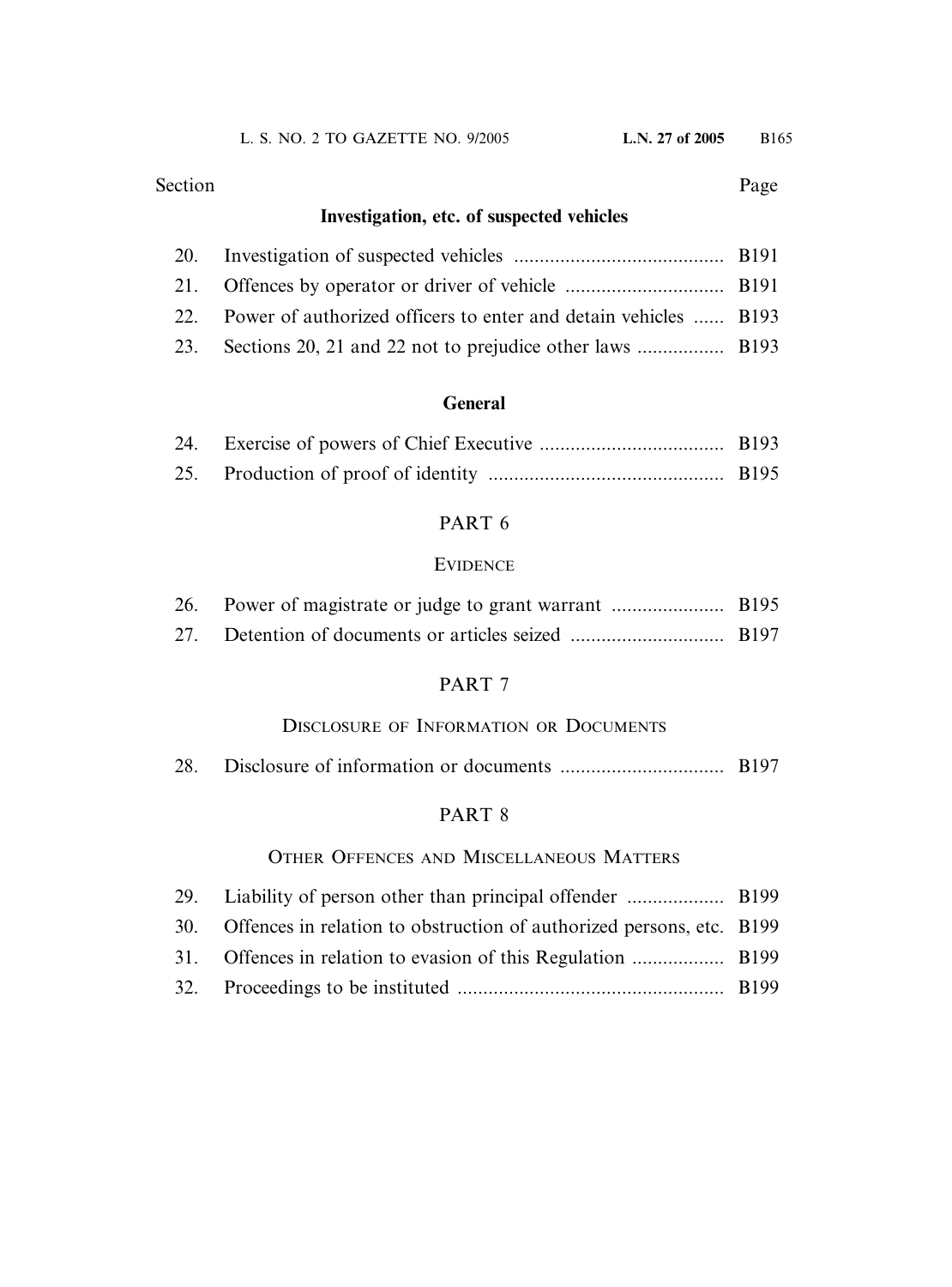## **UNITED NATIONS SANCTIONS (DEMOCRATIC REPUBLIC OF THE CONGO) REGULATION**

(Made under section 3 of the United Nations Sanctions Ordinance (Cap. 537) on the instruction of the Ministry of Foreign Affairs of the People's Republic of China and after consultation with the Executive Council)

## **1. Duration**

This Regulation expires at midnight on 31 July 2005.

## PART 1

#### **PRELIMINARY**

## **2. Interpretation**

In this Regulation, unless the context otherwise requires—

- "authorized officer" (獲授權人員) means—
	- (*a*) a police officer;
	- (*b*) a member of the Customs and Excise Service holding an office specified in Schedule 1 to the Customs and Excise Service Ordinance (Cap. 342); or
	- (*c*) a public officer employed in the Customs and Excise Department in the Trade Controls Officer Grade;
- "commander" (機長), in relation to an aircraft, means the member of the flight crew designated as the commander of the aircraft by the operator of the aircraft, or, failing such a person, the person who is for the time being the pilot in command of the aircraft;
- "Commissioner" (關長) means the Commissioner of Customs and Excise, the Deputy Commissioner of Customs and Excise or any Assistant Commissioner of Customs and Excise;
- "Global and All Inclusive Agreement" (《包容各方的全面協定》) means the Global and All Inclusive Agreement on the Transition in the Democratic Republic of the Congo signed in Pretoria on 17 December 2002;
- "licence" (特許) means a licence granted under section  $8(1)(a)$ ,  $8(1)(b)$ ,  $9(1)$  or  $9(2)$ ;
- "master" (船長), in relation to a ship, includes any person (other than a pilot) for the time being in charge of the ship;
- "operator" (營運人), in relation to an aircraft or a vehicle, means the person for the time being having the management of the aircraft or the vehicle;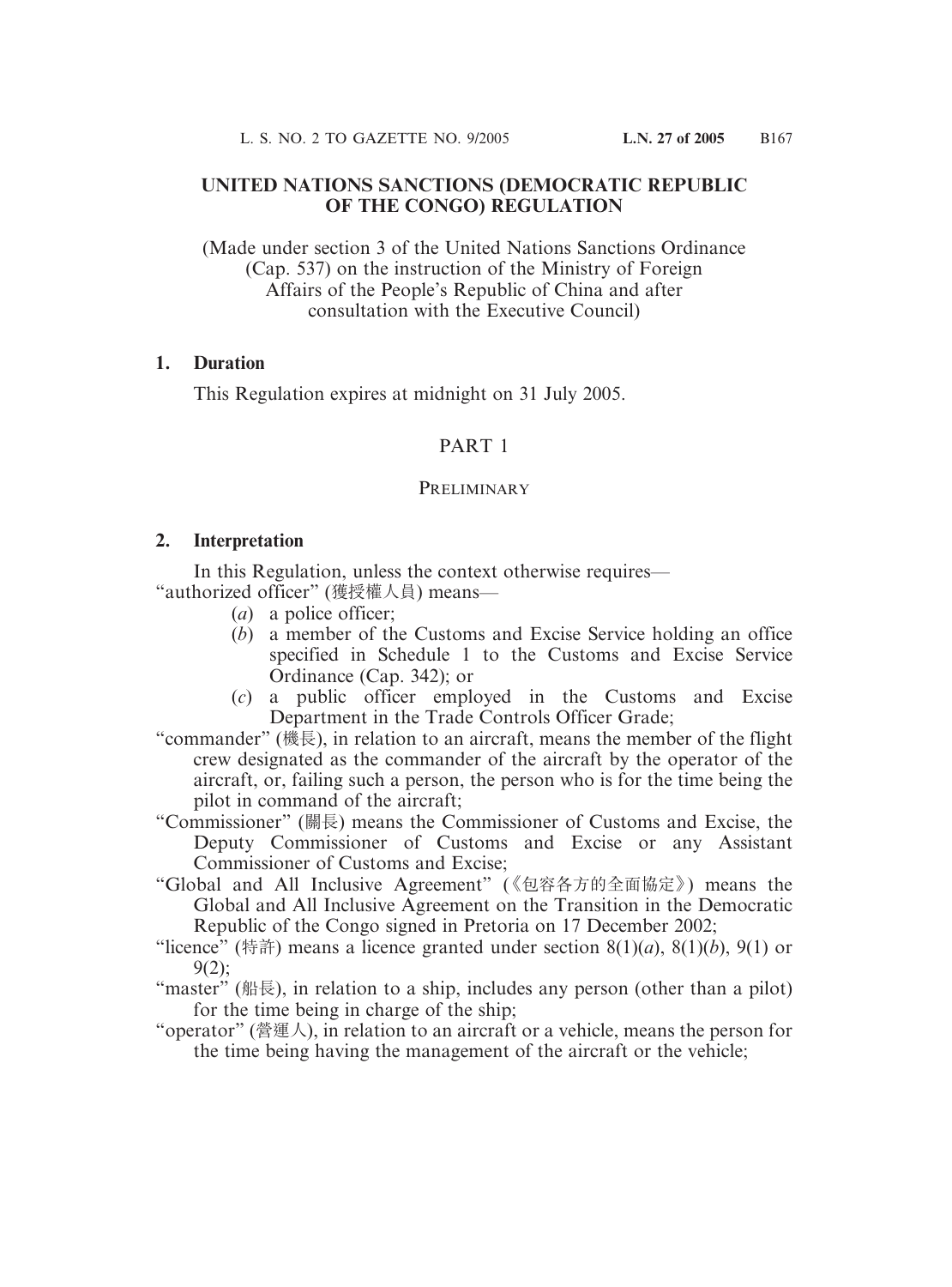"owner" (擁有人), in relation to a ship, where the owner of the ship is not the operator, means the operator and any person to whom it is chartered;

"person connected with Congo" (有關連人士) means—

- (*a*) any foreign or Congolese armed group or militia operating in the territory of North Kivu, South Kivu or Ituri in the Democratic Republic of the Congo; or
- (*b*) any group in the Democratic Republic of the Congo, not being a party to the Global and All Inclusive Agreement;
- "prohibited goods" (禁制物品) means any arms or related material;
- "Secretary-General" (秘書長) means the Secretary-General of the United Nations;
- "ship" (船舶) includes every description of vessel used in navigation not propelled by oars;

"Special Representative" (特別代表) means the Special Representative of the Secretary-General for the Democratic Republic of the Congo.

## PART 2

## **PROHIBITIONS**

## **Supply and delivery of goods**

## **3. Prohibition against supply and delivery of certain goods to persons connected with Congo**

(1) Except under the authority of a licence granted under section  $8(1)(a)$ , a person shall not supply or deliver, agree to supply or deliver, or do any act likely to promote the supply or delivery of, any prohibited goods—

- (*a*) to, or to the order of, a person connected with Congo; or
- (*b*) to a destination for the purpose of delivery, directly or indirectly, to, or to the order of, a person connected with Congo.

(2) A person who contravenes subsection (1) commits an offence and is liable—

- (*a*) on conviction on indictment to a fine and to imprisonment for 7 years; or
- (*b*) on summary conviction to a fine at level 6 and to imprisonment for 6 months.

(3) In any proceedings for an offence in relation to a contravention of subsection (1), it is a defence for a person charged to prove that he did not know and had no reason to believe—

(*a*) that the goods concerned were prohibited goods; or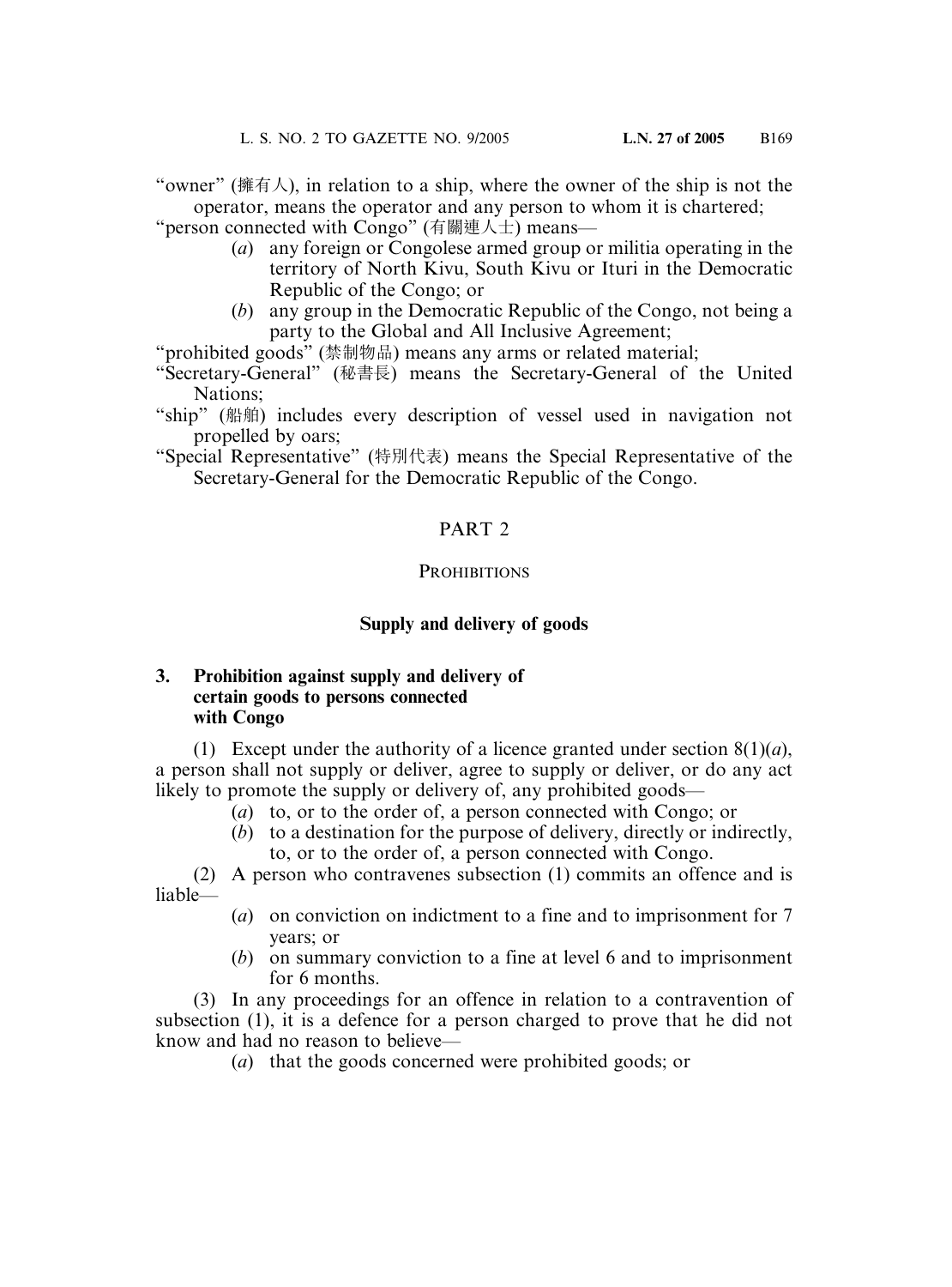- (*b*) that the goods concerned were to be supplied or delivered—
	- (i) to, or to the order of, a person connected with Congo; or
	- (ii) to a destination for the purpose of delivery, directly or indirectly, to, or to the order of, a person connected with Congo.
- (4) This section applies to—
	- (*a*) a person within the HKSAR; and
	- (*b*) a person acting elsewhere who is—
		- (i) both a Hong Kong permanent resident and a Chinese national; or
		- (ii) a body incorporated or constituted under the law of the HKSAR.

# **Carriage of goods**

## **4. Application of sections 5 and 6**

Sections 5 and 6 apply to—

- (*a*) a ship that is registered in the HKSAR;
- (*b*) an aircraft that is registered in the HKSAR;
- (*c*) any other ship or aircraft that is for the time being chartered to a person who is—
	- (i) within the HKSAR;
	- (ii) both a Hong Kong permanent resident and a Chinese national; or
	- (iii) a body incorporated or constituted under the law of the HKSAR; and
- (*d*) a vehicle within the HKSAR.

## **5. Prohibition against carriage of certain goods to persons connected with Congo**

(1) Except under the authority of a licence granted under section  $8(1)(b)$ , and without prejudice to the generality of section 3, a ship, aircraft or vehicle to which this section and section 6 apply shall not be used for the carriage of any prohibited goods if the carriage is, or forms part of, carriage—

- (*a*) to, or to the order of, a person connected with Congo; or
- (*b*) to a destination for the purpose of delivery, directly or indirectly, to, or to the order of, a person connected with Congo.
- (2) Subsection (1) does not apply if—
	- (*a*) the carriage of the prohibited goods is performed in the course of the supply or delivery of the prohibited goods; and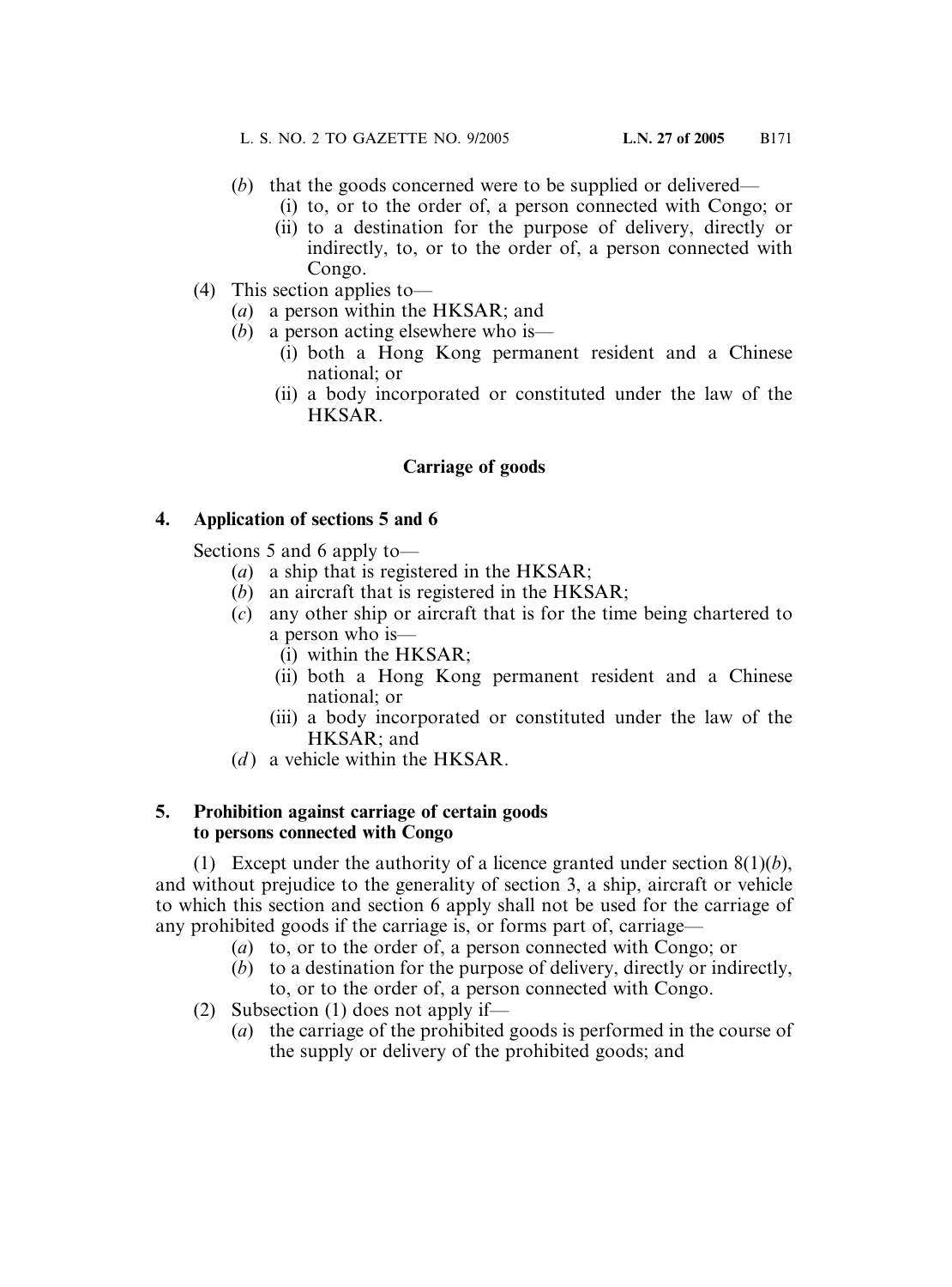(*b*) the supply or delivery was authorized by a licence granted under section  $8(1)(a)$ .

(3) This section does not operate so as to prejudice any other law prohibiting or restricting the use of ships, aircraft or vehicles.

## **6. Offences in respect of carriage of certain goods to persons connected with Congo**

(1) For the purposes of subsection (2), "specified person" (指明人士), means—

- (*a*) in relation to a ship registered in the HKSAR, the owner or master of the ship;
- (*b*) in relation to any other ship—
	- (i) the person to whom the ship is for the time being chartered; or
	- (ii) the master of the ship, if the master is within the HKSAR or is both a Hong Kong permanent resident and a Chinese national;
- (*c*) in relation to an aircraft registered in the HKSAR, the operator or commander of the aircraft;
- (*d*) in relation to any other aircraft—
	- (i) the person to whom the aircraft is for the time being chartered;
	- (ii) the operator of the aircraft, if the operator is within the HKSAR, is both a Hong Kong permanent resident and a Chinese national, or is a body incorporated or constituted under the law of the HKSAR; or
	- (iii) the commander of the aircraft, if the commander is within the HKSAR or is both a Hong Kong permanent resident and a Chinese national; or
- (*e*) in relation to a vehicle, the operator or driver of the vehicle.

(2) If a ship, aircraft or vehicle is used in contravention of section 5(1), each specified person commits an offence and is liable—

- (*a*) on conviction on indictment to a fine and to imprisonment for 7 years; or
- (*b*) on summary conviction to a fine at level 6 and to imprisonment for 6 months.

(3) In any proceedings for an offence in relation to a contravention of section 5(1), it is a defence for a person charged to prove that he did not know and had no reason to believe—

- (*a*) that the goods concerned were prohibited goods; or
	- (*b*) that the carriage of the goods concerned was, or formed part of, carriage—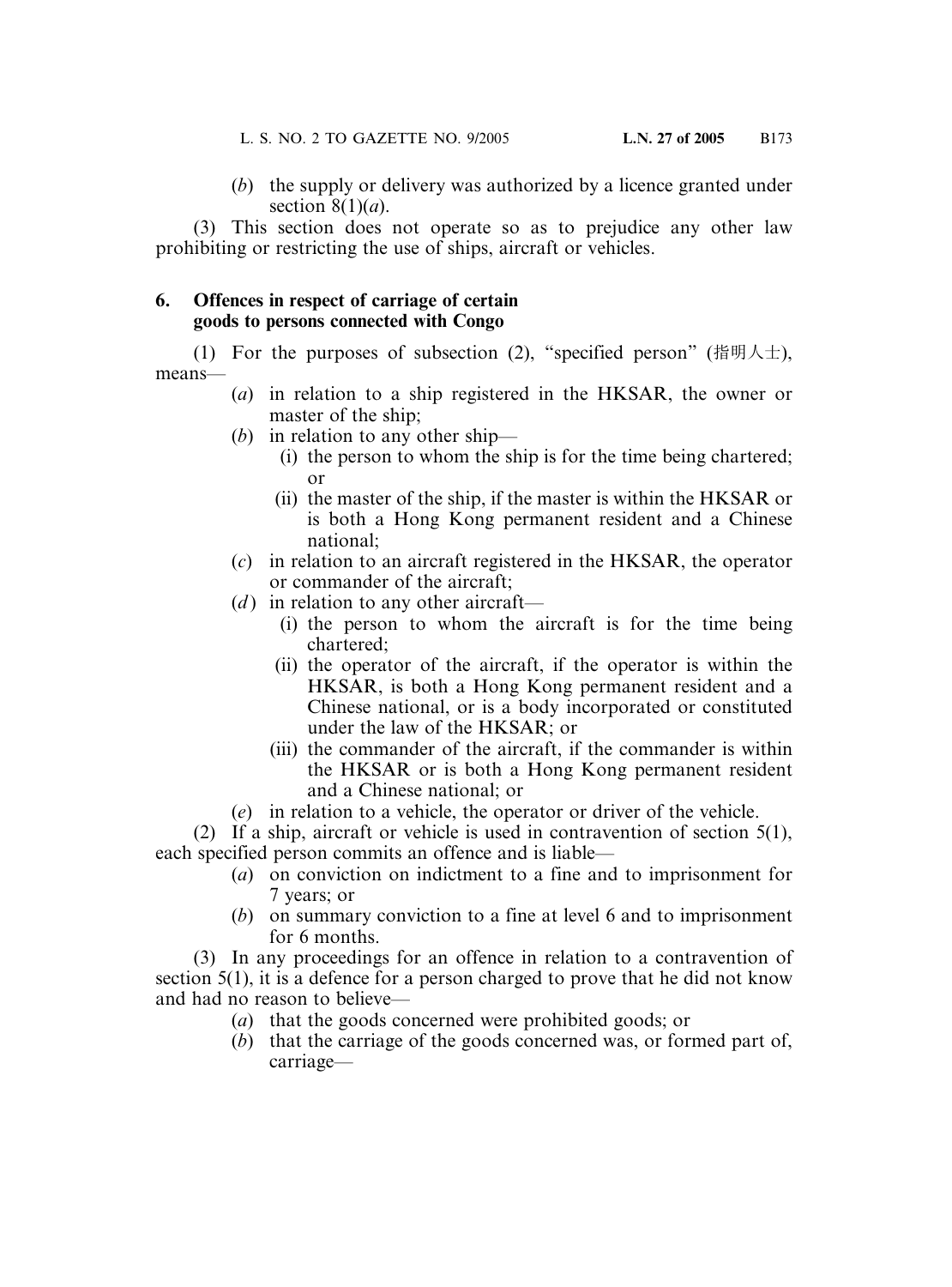- (i) to, or to the order of, a person connected with Congo; or
- (ii) to a destination for the purpose of delivery, directly or indirectly, to, or to the order of, a person connected with Congo.

## **Provision of advice, assistance or training**

## **7. Prohibition against provision of certain advice, assistance or training to persons connected with Congo**

(1) Except under the authority of a licence granted under section 9(1) or (2), a person shall not provide to a person connected with Congo any advice, assistance or training related to military activities.

(2) A person who contravenes subsection (1) commits an offence and is liable—

- (*a*) on conviction on indictment to a fine and to imprisonment for 7 years; or
- (*b*) on summary conviction to a fine at level 6 and to imprisonment for 6 months.

(3) In any proceedings for an offence in relation to a contravention of subsection (1), it is a defence for a person charged to prove that he did not know and had no reason to believe—

- (*a*) that the advice, assistance or training concerned was being provided to a person connected with Congo; or
- (*b*) that the advice, assistance or training concerned related to military activities.
- (4) This section applies to—
	- (*a*) a person within the HKSAR; and
	- (*b*) a person acting elsewhere who is—
		- (i) both a Hong Kong permanent resident and a Chinese national; or
		- (ii) a body incorporated or constituted under the law of the HKSAR.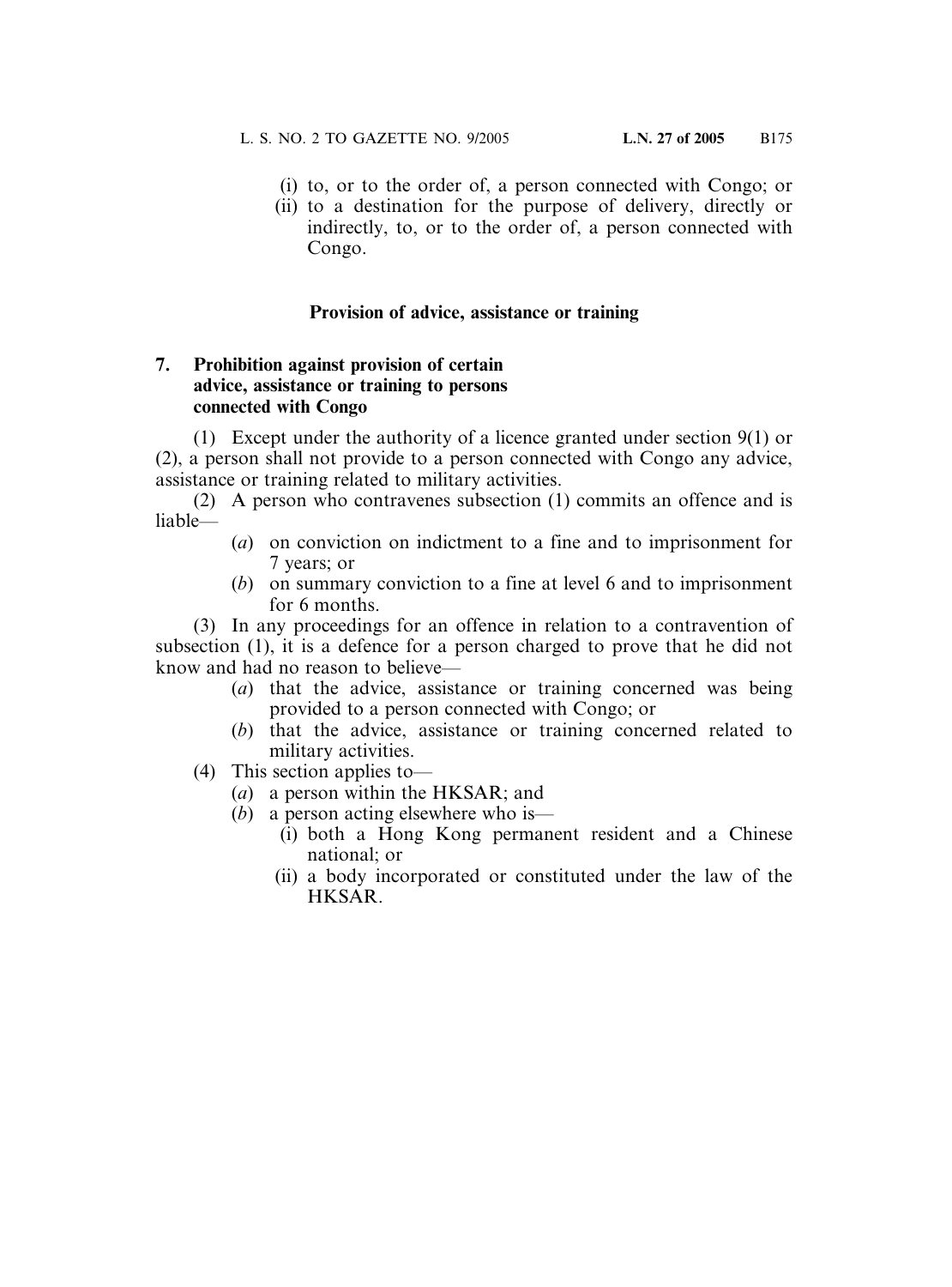## PART 3

## LICENCE

## **8. Licence for supply, delivery or carriage of certain goods**

(1) If it is proved to the satisfaction of the Chief Executive that any one of the requirements in subsection (2) is met, the Chief Executive shall, on application, grant, as appropriate—

- (*a*) a licence for the supply or delivery of prohibited goods, or the doing of an act likely to promote the supply or delivery of prohibited goods—
	- (i) to, or to the order of, a person connected with Congo; or
	- (ii) to a destination for the purpose of delivery, directly or indirectly, to, or to the order of, a person connected with Congo; or
- (*b*) a licence for the carriage of prohibited goods which is, or forms part of, carriage—
	- (i) to, or to the order of, a person connected with Congo; or
	- (ii) to a destination for the purpose of delivery, directly or indirectly, to, or to the order of, a person connected with Congo.
- (2) The requirements referred to in subsection (1) are as follows—
	- (*a*) the prohibited goods are to be supplied to the United Nations Organization Mission in the Democratic Republic of the Congo, the Interim Emergency Multinational Force deployed in Bunia in the Democratic Republic of the Congo or the integrated Congolese national army or police force;
	- (*b*) the prohibited goods are non-lethal military equipment intended solely for humanitarian or protective use, and the Secretary-General has been notified in advance, through the Special Representative, of the supply of the goods.

## **9. Licence for provision of certain advice, assistance or training**

(1) If it is proved to the satisfaction of the Chief Executive that the requirement in subsection  $(3)(a)$  is met, the Chief Executive shall, on application, grant a licence for the provision to a person connected with Congo of advice, assistance or training related to military activities.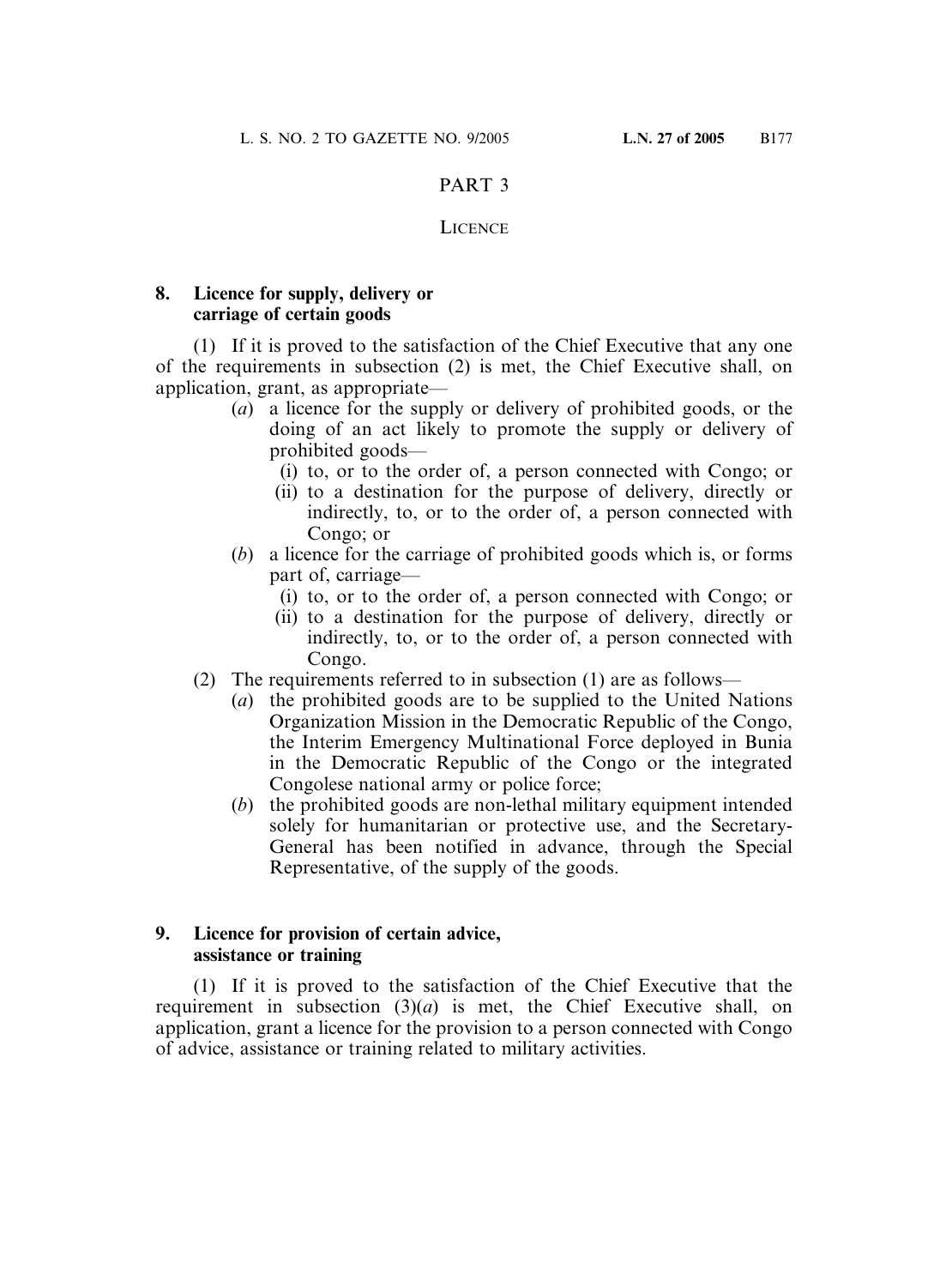(2) If it is proved to the satisfaction of the Chief Executive that the requirement in subsection (3)(*b*) is met, the Chief Executive shall, on application, grant a licence for the provision to a person connected with Congo of assistance or training related to military activities.

(3) The requirements referred to in subsections (1) and (2) are as follows—

- (*a*) the advice, assistance or training is to be provided to the United Nations Organization Mission in the Democratic Republic of the Congo, the Interim Emergency Multinational Force deployed in Bunia in the Democratic Republic of the Congo or the integrated Congolese national army or police force;
- (*b*) the assistance or training is technical assistance or training related to the supply of non-lethal military equipment intended solely for humanitarian or protective use, and the Secretary-General has been notified in advance, through the Special Representative, of the provision of the assistance or training.

## **10. Provision of false information or documents for purpose of obtaining licences**

(1) If, for the purpose of obtaining a licence, a person makes any statement or provides or produces any information or document that he knows to be false in a material particular, that person commits an offence and is liable—

- (*a*) on conviction on indictment to a fine and to imprisonment for 2 years; or
- (*b*) on summary conviction to a fine at level 6 and to imprisonment for 6 months.

(2) If, for the purpose of obtaining a licence, a person recklessly makes any statement or provides or produces any information or document that is false in a material particular, that person commits an offence and is liable—

- (*a*) on conviction on indictment to a fine and to imprisonment for 2 years; or
- (*b*) on summary conviction to a fine at level 6 and to imprisonment for 6 months.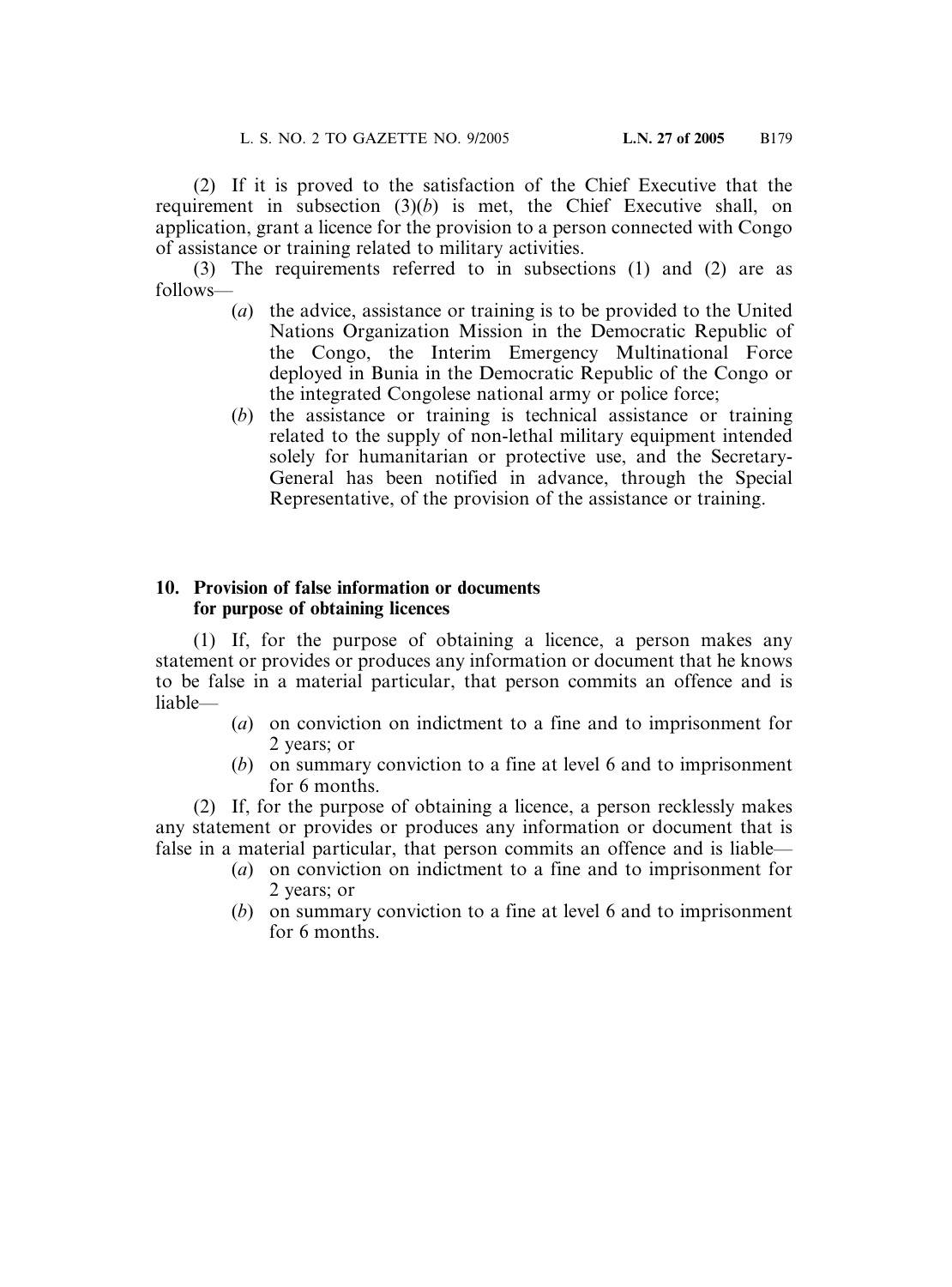## PART 4

## THINGS DONE OUTSIDE HKSAR

## **11. Licence or permission granted by authorities of places outside HKSAR**

(1) If the circumstances described in subsection (2) apply, a provision of this Regulation which prohibits the doing of a thing except under the authority of a licence shall not have effect in relation to any such thing done in a place outside the HKSAR by—

- (*a*) a person who is ordinarily resident in that place; or
- (*b*) a body corporate incorporated or constituted under the law of that place.

(2) For the purposes of subsection (1), the circumstances are that the thing is done under the authority of a licence or with permission granted, in accordance with any law in force in that place outside the HKSAR (being a law substantially corresponding to the relevant provision of this Regulation), by the authority competent in that behalf under that law.

## PART 5

## ENFORCEMENT OF REGULATION

## **Investigation, etc. of suspected ships**

## **12. Investigation of suspected ships**

(1) If an authorized officer has reason to suspect that a ship to which sections 5 and 6 apply has been, is being or is about to be used in contravention of section 5(1), he may—

- (*a*) either alone or accompanied and assisted by any person acting under his authority, board the ship and search it and, for that purpose, use or authorize the use of reasonable force; and
- (*b*) request the master or charterer of the ship to provide such information relating to the ship and its cargo, and produce for his inspection such documents so relating and such cargo carried on it, as he may specify.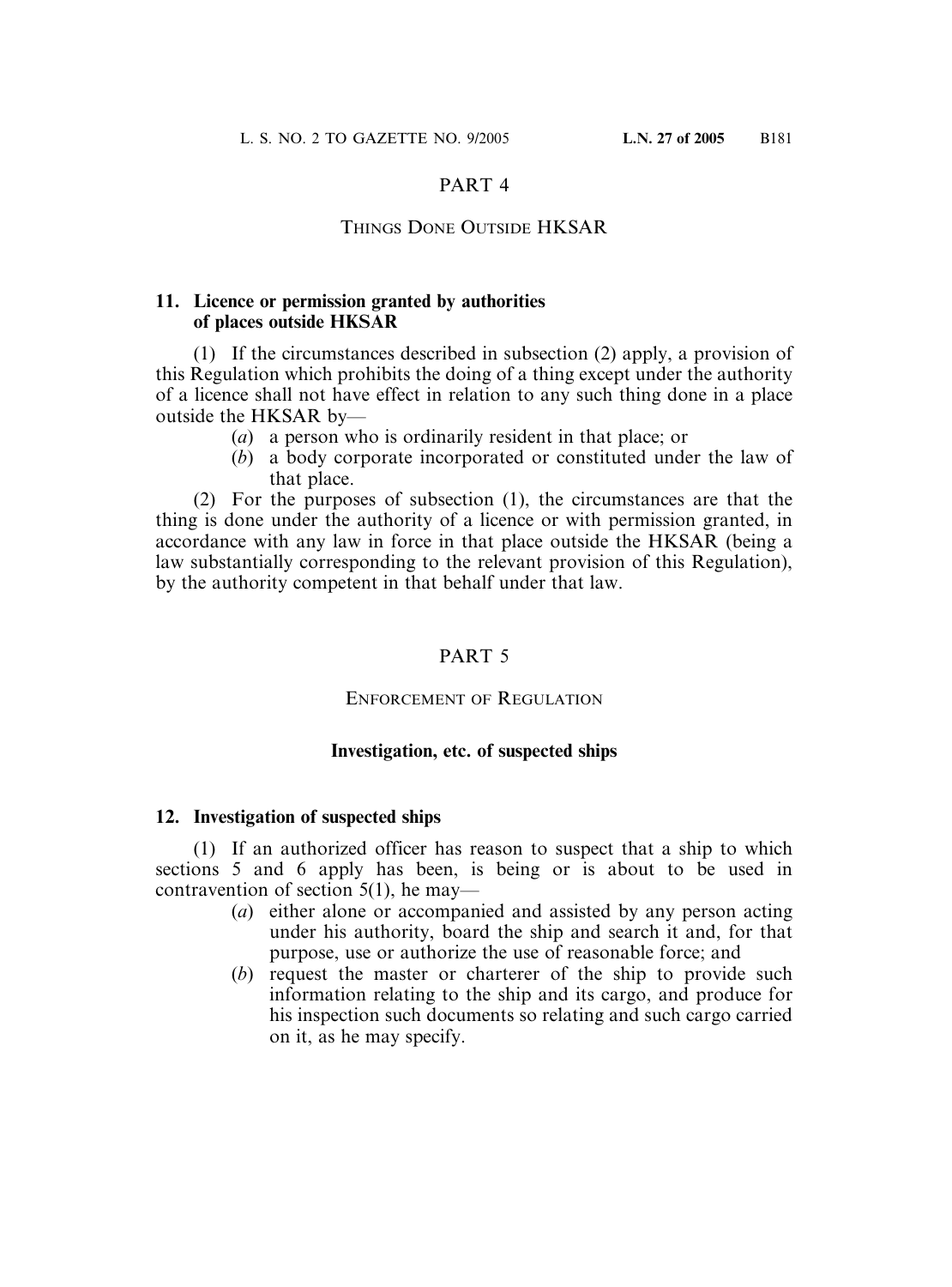(2) If an authorized officer has reason to suspect that a ship is being or is about to be used in contravention of section 5(1), he may (either there and then or on consideration of any information provided or document or cargo produced in response to a request made under subsection  $(1)(b)$ , with a view to preventing the commission, or the continued commission, of such a contravention or in order that enquiries may be pursued, do one or more of the following—

- (*a*) direct the master or charterer of the ship to refrain, except with the consent of an authorized officer, from landing at any port specified by the authorized officer any part of the ship's cargo that is so specified;
- (*b*) request the master or charterer of the ship to take one or more of the following steps—
	- (i) to cause the ship, including any of its cargo, not to proceed with the voyage on which the ship is then engaged or about to be engaged until the master or charterer is notified by an authorized officer that the ship and its cargo may so proceed;
	- (ii) (if the ship is in the HKSAR) to cause the ship and any of its cargo to remain in the HKSAR until the master or charterer is notified by an authorized officer that the ship and its cargo may depart;
	- (iii) (if the ship is in any other place) to take the ship and any of its cargo to such port as is specified by an authorized officer, and to cause the ship and its cargo to remain in that place until the master or charterer is notified by an authorized officer that the ship and its cargo may depart;
	- (iv) to take the ship and any of its cargo to such other destination as may be specified by an authorized officer in agreement with the master or charterer.

(3) A power conferred by this section to request the provision of any information or the production of any document or cargo for inspection includes a power to—

- (*a*) specify whether the information should be provided orally or in writing and in what form; and
- (*b*) specify the time by which and the place in which the information should be provided or the document or cargo should be produced for inspection.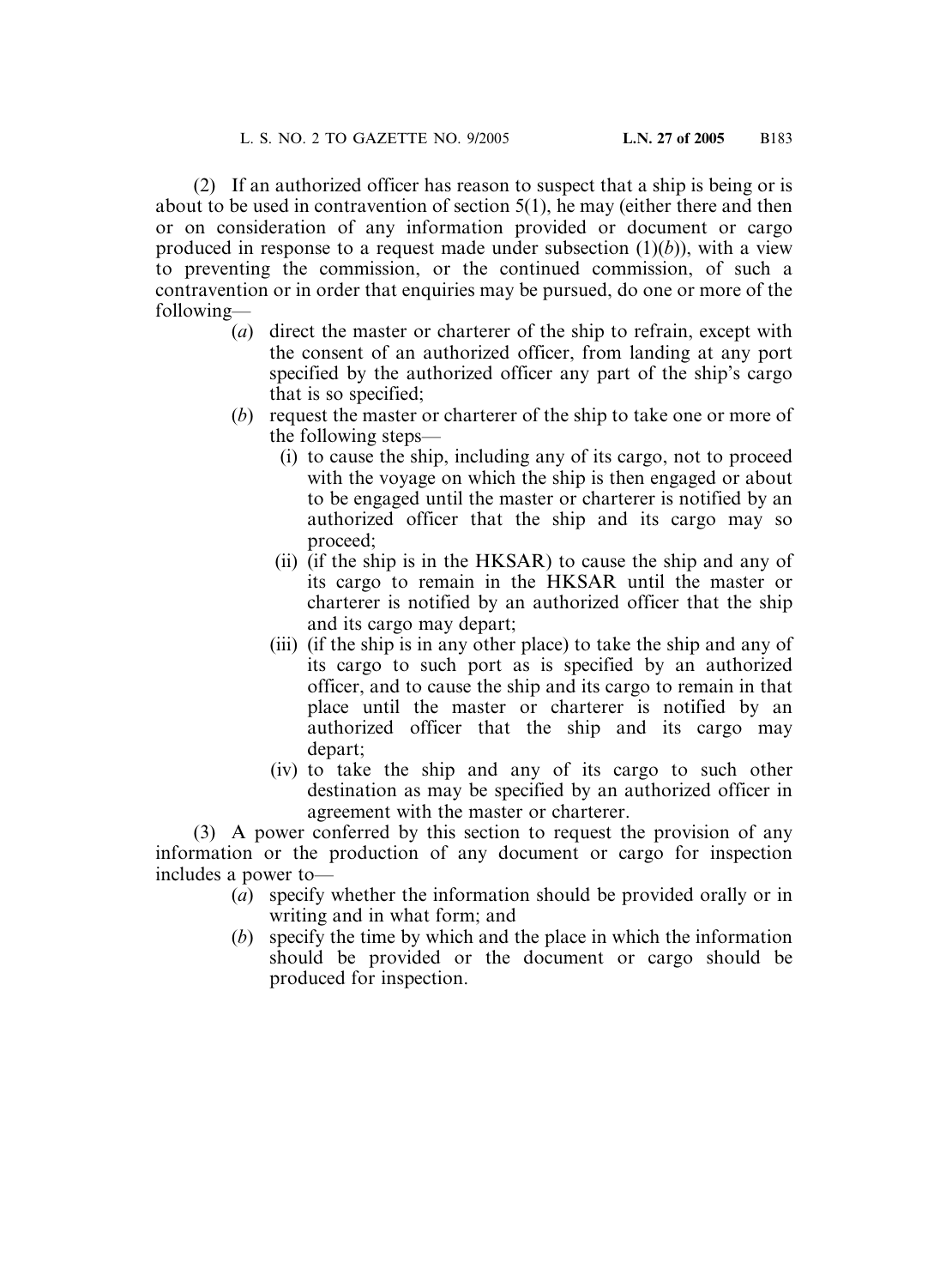# **13. Offences by master or charterer of ship**

(1) If a master or charterer of a ship disobeys any direction given under section  $12(2)(a)$ , or, without reasonable excuse, refuses or fails to comply with a request made under section  $12(1)(b)$  or  $(2)(b)$  within the time specified by an authorized officer or, if no time is specified, within a reasonable time, the master or charterer commits an offence and is liable on conviction to a fine at level 6 and to imprisonment for 6 months.

(2) If a master or charterer of a ship, in response to a request made under section  $12(1)(b)$  or  $(2)(b)$ , provides or produces to an authorized officer any information, explanation or document that he knows to be false in a material particular, or recklessly provides or produces to an authorized officer any information, explanation or document that is false in a material particular, the master or charterer commits an offence and is liable on conviction to a fine at level 6 and to imprisonment for 6 months.

## **14. Power of authorized officers to enter and detain ships**

(1) Without prejudice to section 13, if an authorized officer has reason to suspect that a request that has been made under section 12(2)(*b*) may not be complied with, he may take such steps as appear to him to be necessary to secure compliance with that request and, without prejudice to the generality of the foregoing, may for that purpose—

- (*a*) enter, or authorize the entry on, any land and the ship concerned;
- (*b*) detain, or authorize the detention of, that ship and any of its cargo; and
- (*c*) use, or authorize the use of, reasonable force.

(2) Subject to subsection (3), subsection (1) does not authorize the detention of any ship for more than 12 hours.

(3) The Chief Secretary for Administration may, by order in writing under his hand, authorize the detention of a ship referred to in subsection (1) for further periods of not more than 12 hours each, and any such order shall state the times from which and for which the order shall be effective.

## **15. Sections 12, 13 and 14 not to prejudice other laws**

Sections 12, 13 and 14 do not operate so as to prejudice any other law conferring powers or imposing restrictions or enabling restrictions to be imposed in respect of a ship.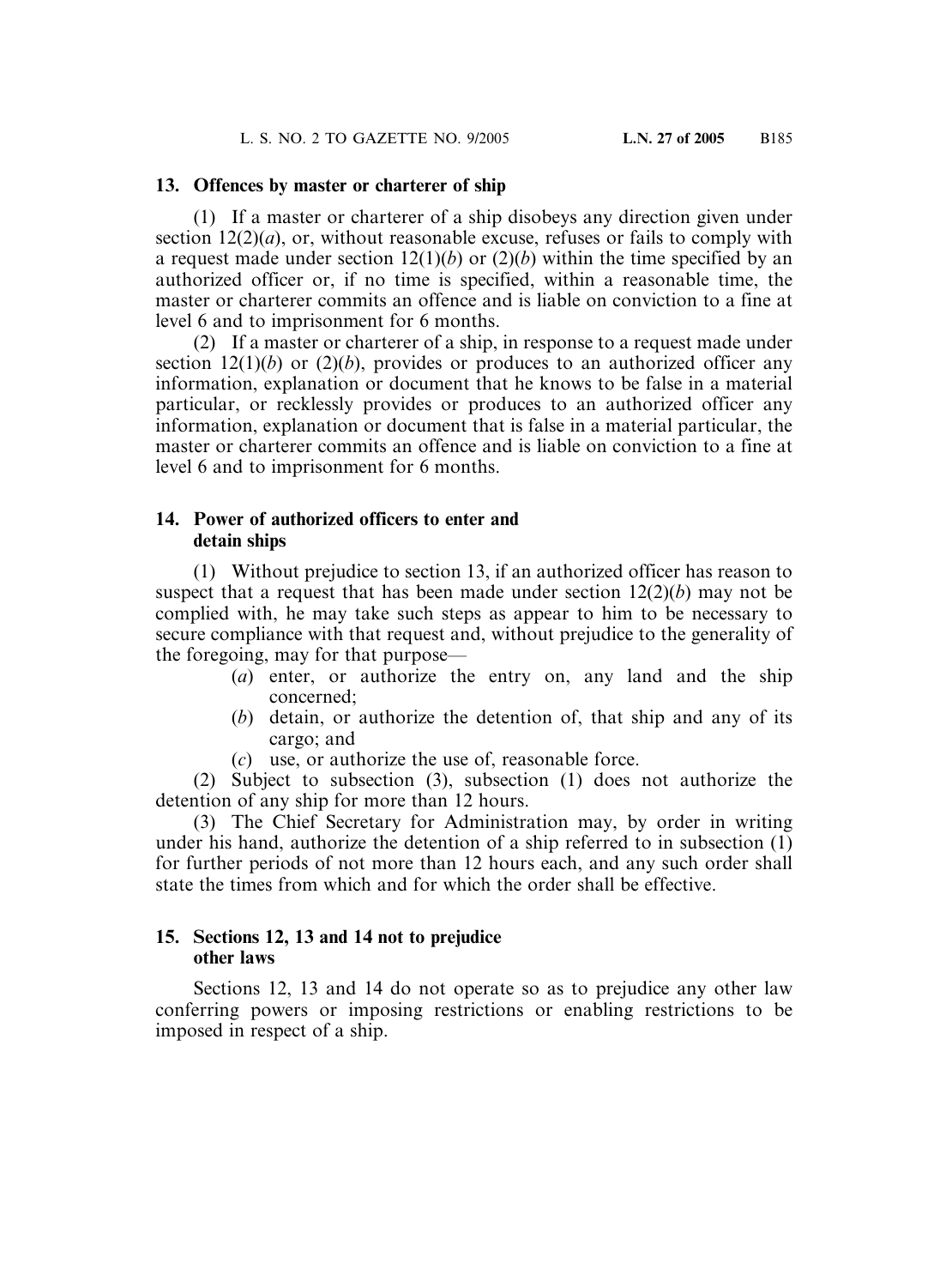## **Investigation, etc. of suspected aircraft**

## **16. Investigation of suspected aircraft**

(1) If an authorized officer has reason to suspect that an aircraft to which sections 5 and 6 apply has been, is being or is about to be used in contravention of section 5(1), he may—

- (*a*) either alone or accompanied and assisted by any person acting under his authority, board the aircraft and search it and, for that purpose, use or authorize the use of reasonable force; and
- (*b*) request the charterer, operator or commander of the aircraft, or all of them, to provide such information relating to the aircraft and its cargo, and produce for his inspection such documents so relating and such cargo carried on it, as he may specify.

(2) If the aircraft referred to in subsection (1) is in the HKSAR, an authorized officer may (either there and then or on consideration of any information provided or document or cargo produced in response to a request made under subsection  $(1)(b)$ ) further request the charterer, operator or commander, or all of them, to cause the aircraft and any of its cargo to remain in the HKSAR until the charterer, operator or commander is, or (if the further request is made to all of them) all of them are, notified by an authorized officer that the aircraft and its cargo may depart.

(3) A power conferred by this section to request the provision of any information or the production of any document or cargo for inspection includes a power to—

- (*a*) specify whether the information should be provided orally or in writing and in what form; and
- (*b*) specify the time by which and the place in which the information should be provided or the document or cargo should be produced for inspection.

#### **17. Offences by charterer, operator or commander of aircraft**

(1) If a charterer, operator or commander of an aircraft, without reasonable excuse, refuses or fails to comply with a request made under section  $16(1)(b)$  or (2) within the time specified by an authorized officer or, if no time is specified, within a reasonable time, the charterer, operator or commander commits an offence and is liable on conviction to a fine at level 6 and to imprisonment for 6 months.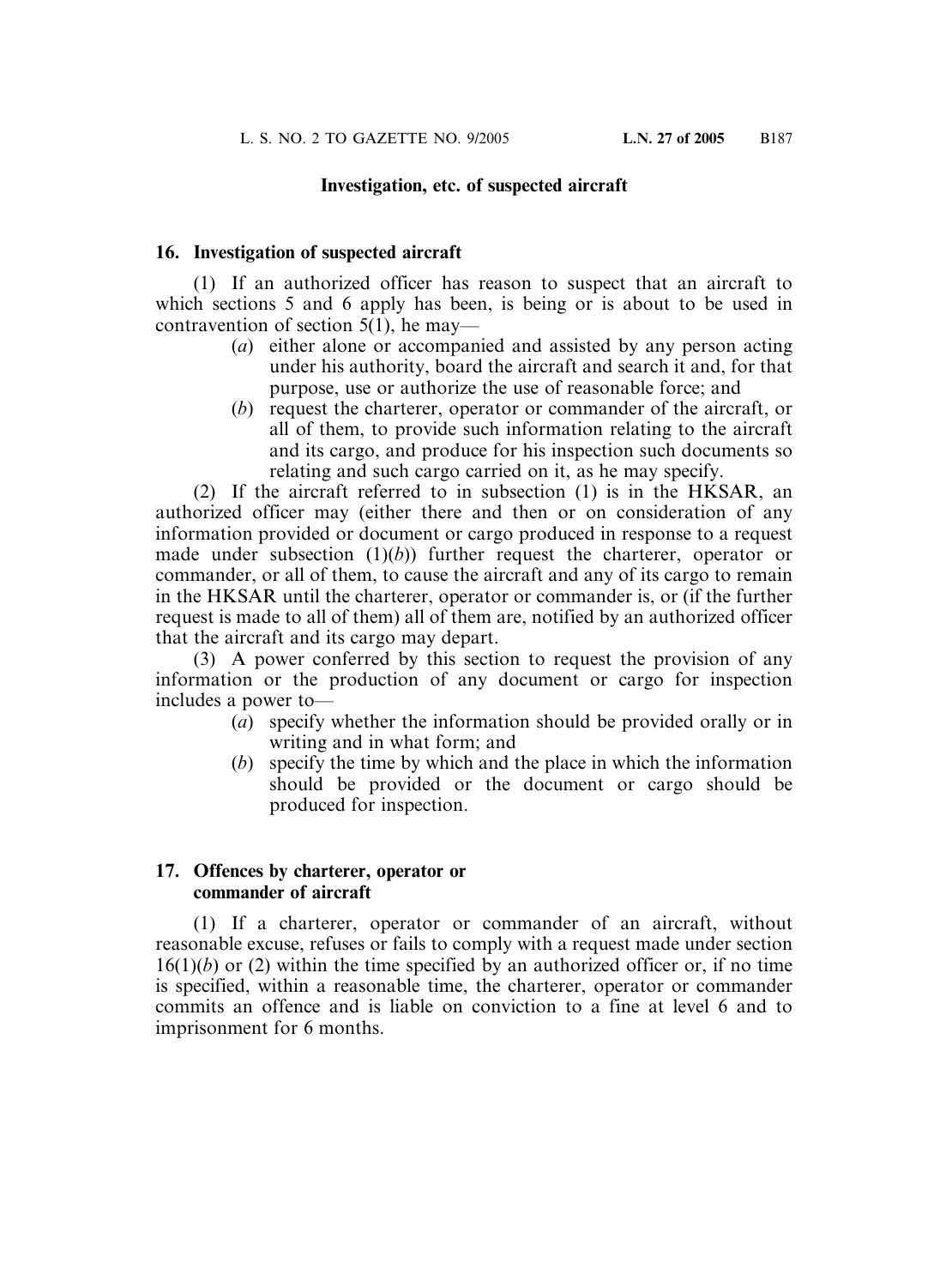(2) If a charterer, operator or commander of an aircraft, in response to a request made under section  $16(1)(b)$  or (2), provides or produces to an authorized officer any information, explanation or document that he knows to be false in a material particular, or recklessly provides or produces to an authorized officer any information, explanation or document that is false in a material particular, the charterer, operator or commander commits an offence and is liable on conviction to a fine at level 6 and to imprisonment for 6 months.

## **18. Power of authorized officers to enter and detain aircraft**

(1) Without prejudice to section 17, if an authorized officer has reason to suspect that a request that has been made under section 16(2) may not be complied with, he may take such steps as appear to him to be necessary to secure compliance with that request and, without prejudice to the generality of the foregoing, may for that purpose—

- (*a*) enter, or authorize the entry on, any land and the aircraft concerned;
- (*b*) detain, or authorize the detention of, that aircraft and any of its cargo; and
- (*c*) use, or authorize the use of, reasonable force.

(2) Subject to subsection (3), subsection (1) does not authorize the detention of any aircraft for more than 6 hours.

(3) The Chief Secretary for Administration may, by order in writing under his hand, authorize the detention of an aircraft referred to in subsection (1) for further periods of not more than 6 hours each, and any such order shall state the times from which and for which the order shall be effective.

## **19. Sections 16, 17 and 18 not to prejudice other laws**

Sections 16, 17 and 18 do not operate so as to prejudice any other law conferring powers or imposing restrictions or enabling restrictions to be imposed in respect of an aircraft.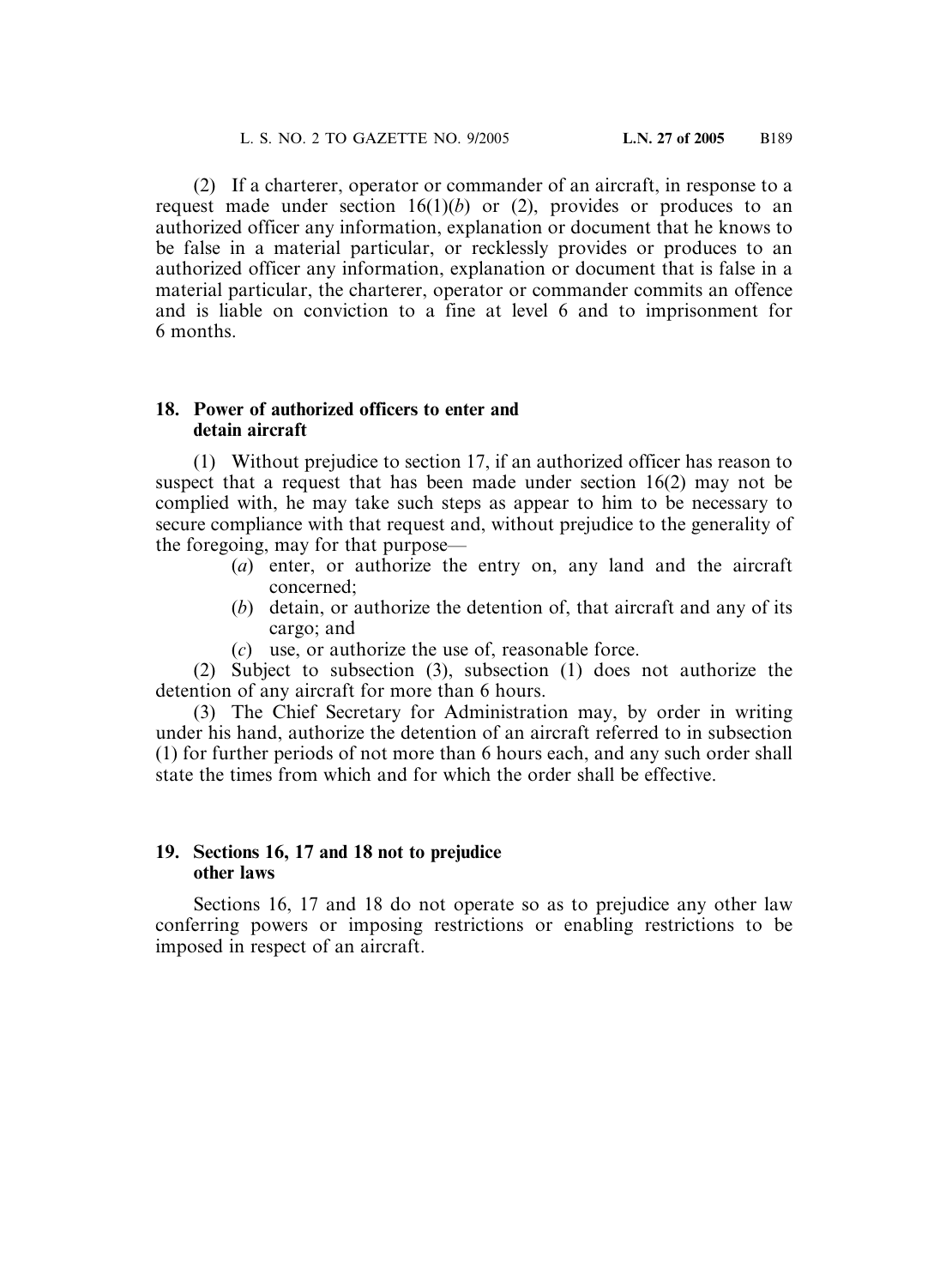## **Investigation, etc. of suspected vehicles**

#### **20. Investigation of suspected vehicles**

(1) If an authorized officer has reason to suspect that a vehicle within the HKSAR has been, is being or is about to be used in contravention of section 5(1), he may—

- (*a*) either alone or accompanied and assisted by any person acting under his authority, board the vehicle and search it and, for that purpose, use or authorize the use of reasonable force;
- (*b*) request the operator or driver of the vehicle to provide such information relating to the vehicle and any article carried on it, and produce for his inspection such documents so relating and such articles carried on it, as he may specify; and
- (*c*) (either there and then or on consideration of any information provided or document or article produced in response to a request made under paragraph (*b*)) further request the operator or driver to take the vehicle and any article carried on it to such place as is specified by an authorized officer, and to cause the vehicle and the article to remain in that place until the operator or driver is notified by an authorized officer that the vehicle and the article may depart.

(2) A power conferred by this section to request the provision of any information or the production of any document or article for inspection includes a power to—

- (*a*) specify whether the information should be provided orally or in writing and in what form; and
- (*b*) specify the time by which and the place in which the information should be provided or the document or article should be produced for inspection.

## **21. Offences by operator or driver of vehicle**

(1) If an operator or driver of a vehicle, without reasonable excuse, refuses or fails to comply with a request made under section 20(1)(*b*) or (*c*) within the time specified by an authorized officer or, if no time is specified, within a reasonable time, the operator or driver commits an offence and is liable on conviction to a fine at level 6 and to imprisonment for 6 months.

(2) If an operator or driver of a vehicle, in response to a request made under section  $20(1)(b)$  or (*c*), provides or produces to an authorized officer any information, explanation or document that he knows to be false in a material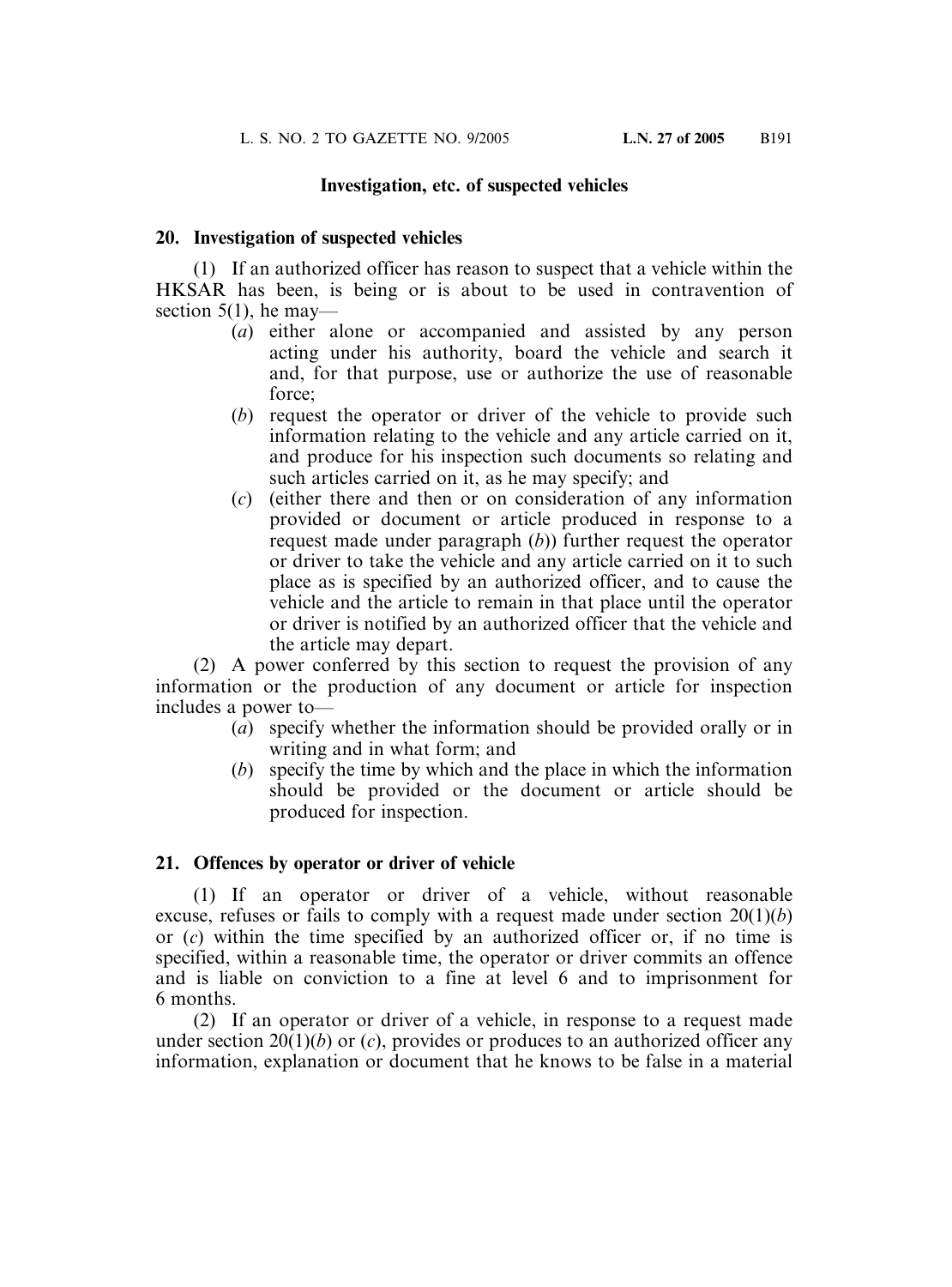particular, or recklessly provides or produces to an authorized officer any information, explanation or document that is false in a material particular, the operator or driver commits an offence and is liable on conviction to a fine at level 6 and to imprisonment for 6 months.

## **22. Power of authorized officers to enter and detain vehicles**

(1) Without prejudice to section 21, if an authorized officer has reason to suspect that a request that has been made under section  $20(1)(c)$  may not be complied with, he may take such steps as appear to him to be necessary to secure compliance with that request and, without prejudice to the generality of the foregoing, may for that purpose—

- (*a*) enter, or authorize the entry on, any land and enter, or authorize the entry into, the vehicle concerned;
- (*b*) detain, or authorize the detention of, that vehicle and any article carried on it; and
- (*c*) use, or authorize the use of, reasonable force.

(2) Subject to subsection (3), subsection (1) does not authorize the detention of any vehicle for more than 12 hours.

(3) The Commissioner may, by order in writing under his hand, authorize the detention of a vehicle referred to in subsection (1) for further periods of not more than 12 hours each, and any such order shall state the times from which and for which the order shall be effective.

## **23. Sections 20, 21 and 22 not to prejudice other laws**

Sections 20, 21 and 22 do not operate so as to prejudice any other law conferring powers or imposing restrictions or enabling restrictions to be imposed in respect of a vehicle.

#### **General**

#### **24. Exercise of powers of Chief Executive**

The Chief Executive may, to such extent and subject to such restrictions and conditions as he may think proper, delegate or authorize the delegation of any of his powers or functions under this Regulation to any person, or class or description of persons, approved by him, and references in this Regulation to the Chief Executive shall be construed accordingly.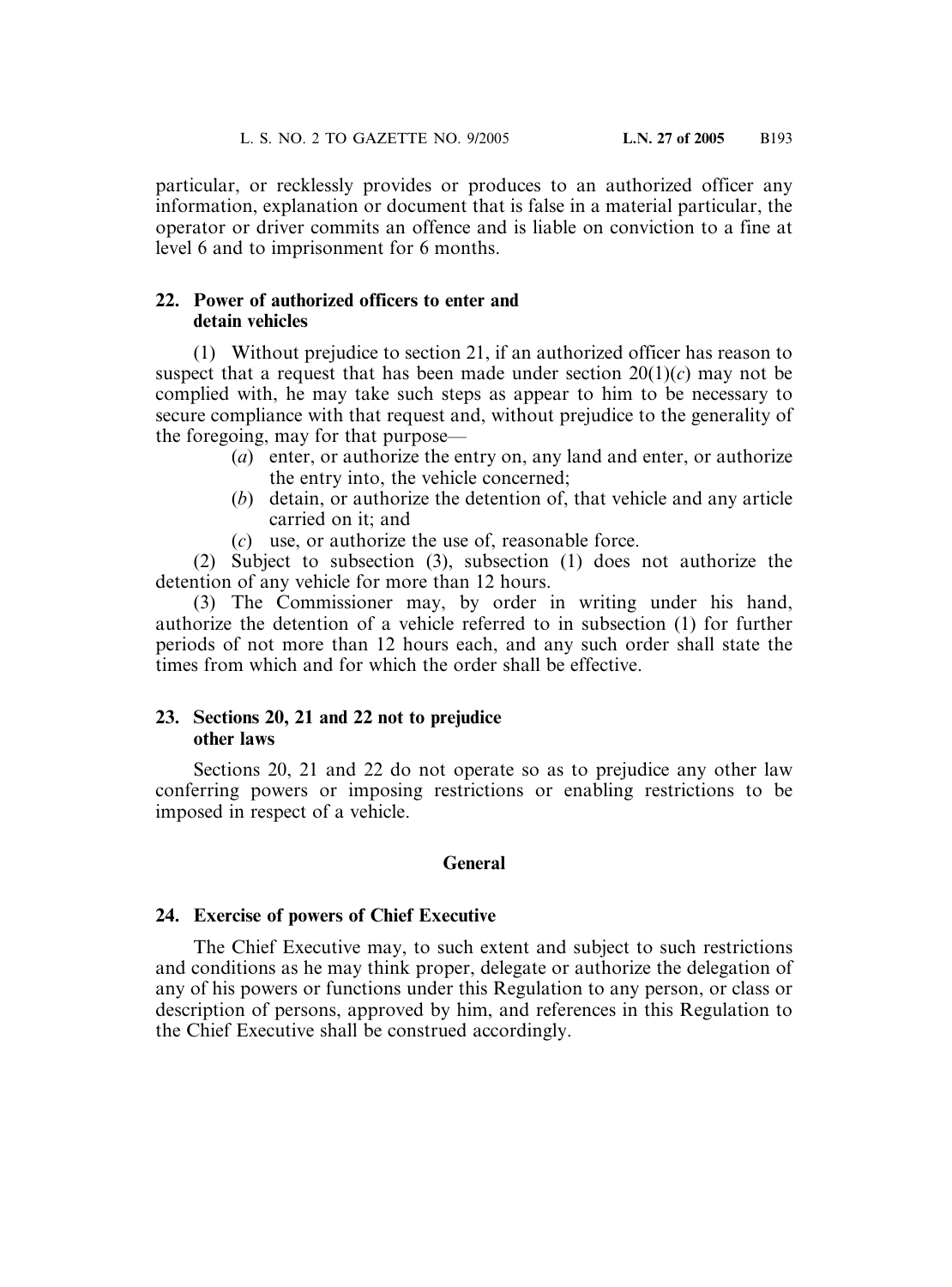#### **25. Production of proof of identity**

Before or on exercising a power conferred by section 12, 14, 16, 18, 20 or 22, an authorized officer shall, if requested so to do, produce evidence of his identity.

## PART 6

## **EVIDENCE**

## **26. Power of magistrate or judge to grant warrant**

(1) A magistrate or judge may grant a warrant under this section if he is satisfied by information on oath given by an authorized officer that there are reasonable grounds for suspecting that—

- (*a*) an offence under this Regulation has been committed or is being committed; and
- (*b*) there is on any premises specified in the information, or on any ship, aircraft or vehicle so specified, evidence in relation to the commission of the offence.

(2) A warrant granted under subsection (1) may authorize any authorized officer, together with any other person named in the warrant, to enter the premises specified in the information or any premises on which the ship, aircraft or vehicle so specified may be, at any time within one month from the date of the warrant, and to search the premises, ship, aircraft or vehicle.

(3) A person authorized by a warrant to search any premises, ship, aircraft or vehicle may exercise any or all of the following powers—

- (*a*) to search any person who is found on, or whom he has reasonable grounds to believe to have recently left or to be about to enter, the premises, ship, aircraft or vehicle;
- (*b*) to seize and detain any document or article found on the premises, ship, aircraft or vehicle or on such person that he has reasonable grounds to believe to be evidence in relation to the commission of an offence under this Regulation;
- (*c*) to take in relation to any such document or article any other steps that may appear necessary for preserving the document or article seized and preventing interference with it.

(4) A person may only be searched under this section by a person who is of the same sex.

(5) If a person is empowered under this section to enter any premises, ship, aircraft or vehicle, he may use such force as is reasonably necessary for that purpose.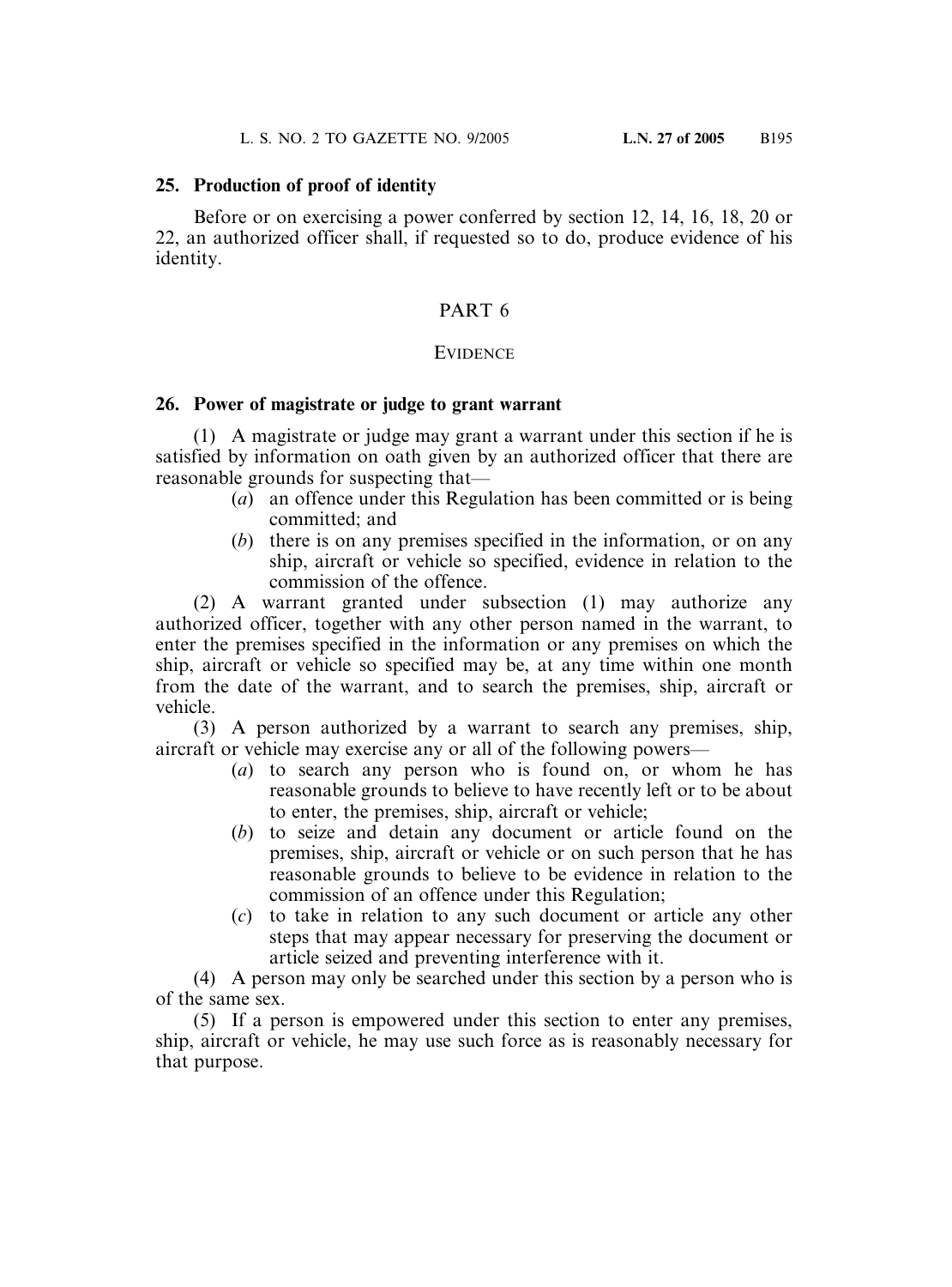#### **27. Detention of documents or articles seized**

(1) Subject to subsection (2), any document or article seized under section 26(3) may not be detained for a period of more than 3 months.

(2) If the document or article is relevant to an offence under this Regulation, and proceedings for the offence have begun, the document or article may be detained until the completion of those proceedings.

## PART 7

#### DISCLOSURE OF INFORMATION OR DOCUMENTS

#### **28. Disclosure of information or documents**

(1) Any information or document provided, produced or seized in pursuance of this Regulation may be disclosed only if—

- (*a*) the person who provided or produced the information or document or the person from whom the document was seized has given consent to the disclosure;
- (*b*) the information or document is disclosed to a person who would have been empowered under this Regulation to request that it be provided or produced;
- (*c*) the information or document is disclosed on the authority of the Chief Executive, subject to the information or document being transmitted through and with the approval of the instructing authority, to any organ of the United Nations or to any person in the service of the United Nations or to the Government of any place outside the People's Republic of China for the purpose of assisting the United Nations or that Government in securing compliance with or detecting evasion of measures in relation to the Democratic Republic of the Congo decided on by the Security Council of the United Nations; or
- (*d*) the information or document is disclosed with a view to the institution of, or otherwise for the purposes of, any proceedings for an offence under this Regulation.
- (2) For the purposes of subsection  $(1)(a)$ 
	- (*a*) a person may not give consent to the disclosure if he has obtained the information or possessed the document only in his capacity as servant or agent of another person; and
	- (*b*) a person may give consent to the disclosure if he is entitled to the information or to the possession of the document in his own right.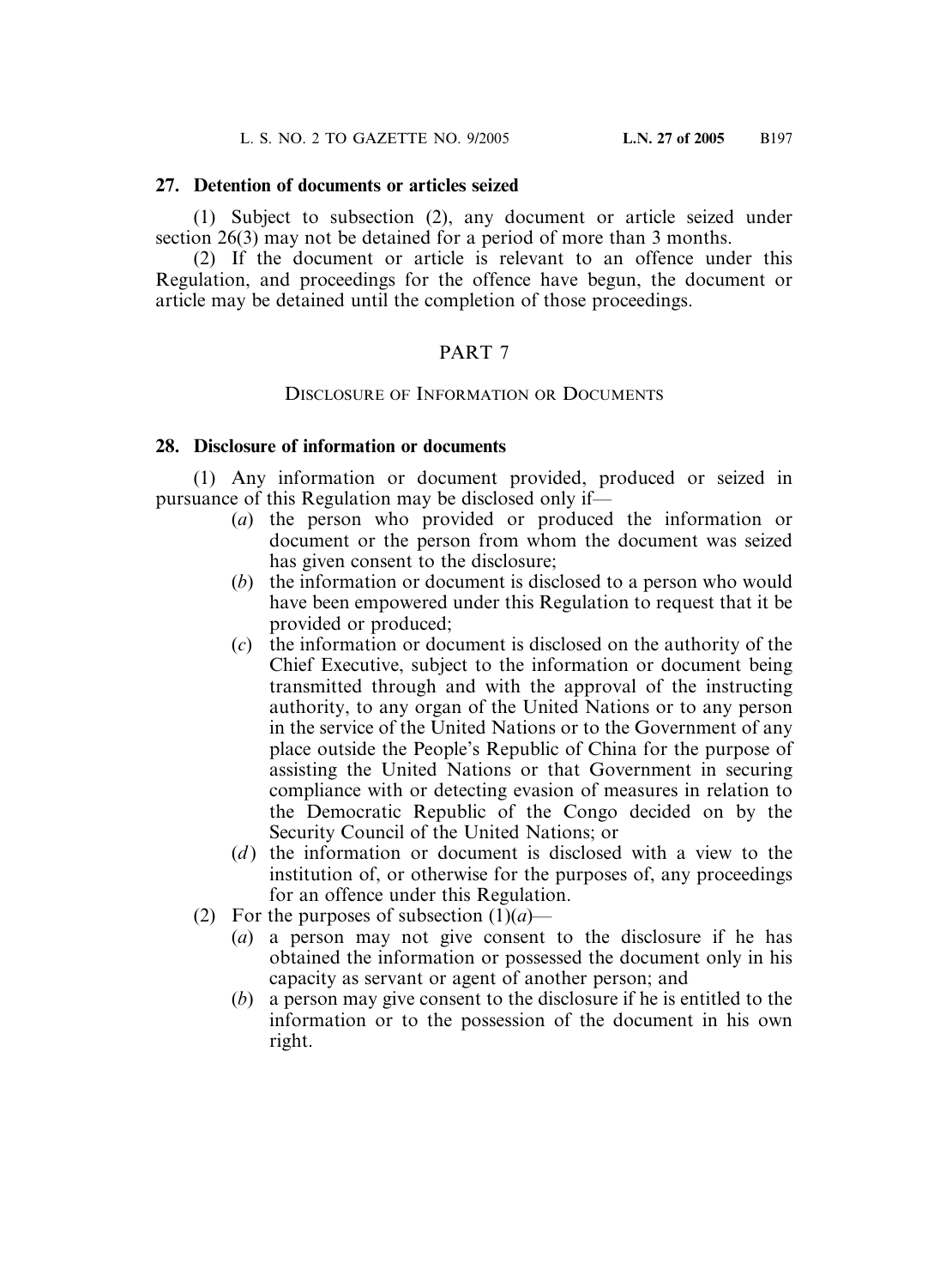## PART 8

#### OTHER OFFENCES AND MISCELLANEOUS MATTERS

## **29. Liability of person other than principal offender**

(1) Where the person convicted of an offence against this Regulation is a body corporate and it is proved that the offence was committed with the consent or connivance of, or was attributable to any neglect on the part of, any director, manager, secretary or other similar officer of the body corporate, the director, manager, secretary or other similar officer shall be guilty of the like offence.

(2) Where the person convicted of an offence against this Regulation is a firm and it is proved that the offence was committed with the consent or connivance of, or was attributable to any neglect on the part of, any partner in the firm or any person concerned in the management of the firm, the partner or the person concerned in the management of the firm shall be guilty of the like offence.

## **30. Offences in relation to obstruction of authorized persons, etc.**

A person who obstructs another person (including a person acting under the authority of an authorized officer) in the exercise of his powers under this Regulation commits an offence and is liable on conviction to a fine at level 6 and to imprisonment for 6 months.

## **31. Offences in relation to evasion of this Regulation**

A person who destroys, mutilates, defaces, secretes or removes any document or article with intent to evade any of the provisions of this Regulation commits an offence and is liable—

- (*a*) on conviction on indictment to a fine and to imprisonment for 2 years; or
- (*b*) on summary conviction to a fine at level 6 and to imprisonment for 6 months.

## **32. Proceedings to be instituted**

(1) Proceedings for an offence under this Regulation may only be instituted by or with the consent of the Secretary for Justice.